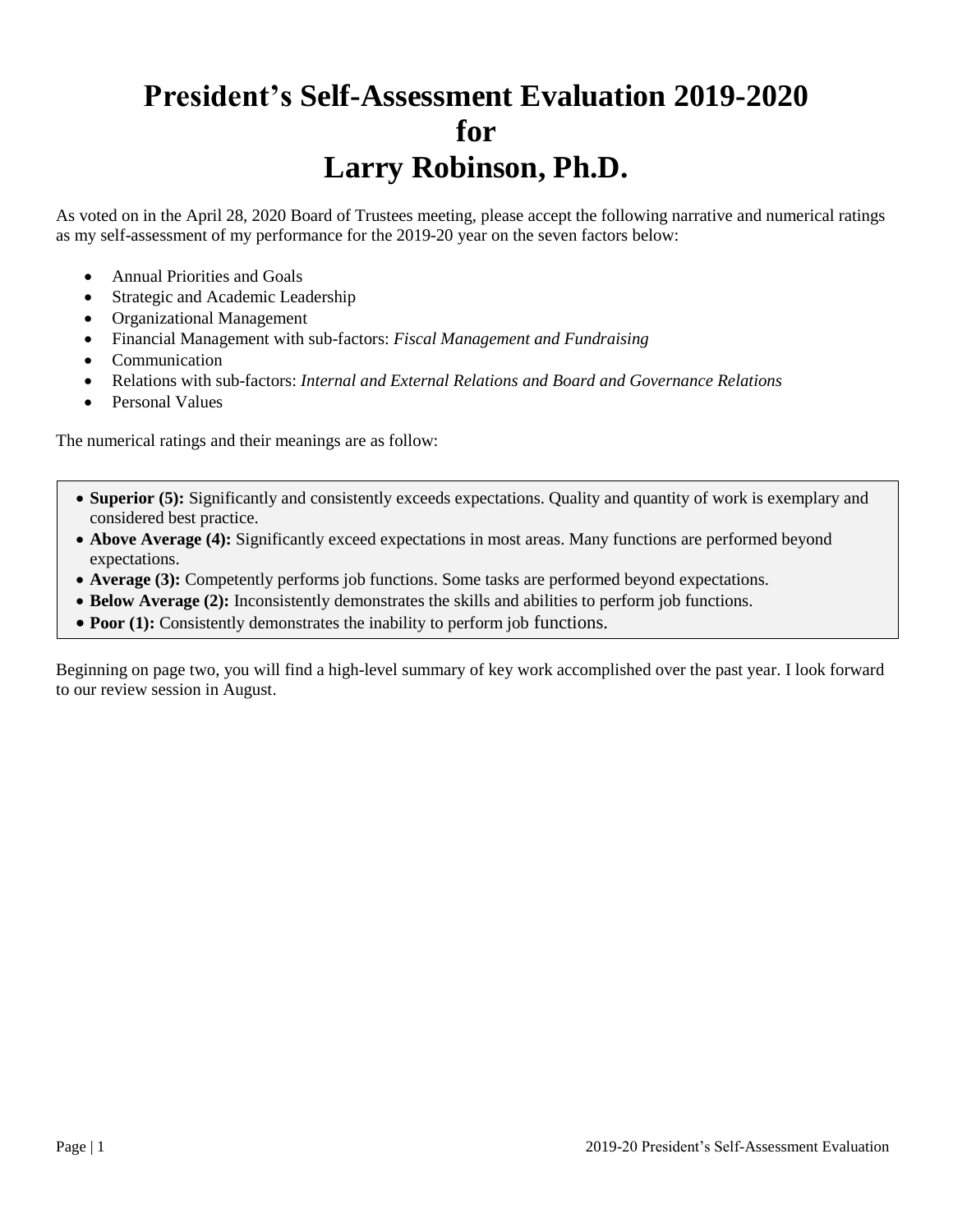## **Annual Priorities and Goals**

*How effective was the president in attaining annual goals?*

**Goal 1:** Achieve an overall score on the metrics evaluated under the Performance Based Funding Model of at least **71 points** for 2019-20

**Rating:** Superior (5) Above Average (4) Average (3) Below Average (2) Poor (1)

**The specific target goal was achieved.** FAMU achieved its highest overall score of **73 total points** on the PBF metrics evaluated under the Performance Based Funding Model since its inception, exceeding the goal for 2020. For the 2020-21 fiscal year, the University will receive \$13.3M in performance-based funding allocation. The following provides the actual outcomes as reported in the 2020 Accountability Plan:

| <b>PBF</b> Metric                                                                                             | 2019<br><b>Actual</b>    | 2019<br><b>Points</b><br><b>Earned</b> | 2020<br>Goal | 2020<br><b>Actual</b> | Annual<br><b>Change</b>  | 2020<br><b>Points</b><br><b>Earned</b> | Annual<br><b>Trend</b>                         |
|---------------------------------------------------------------------------------------------------------------|--------------------------|----------------------------------------|--------------|-----------------------|--------------------------|----------------------------------------|------------------------------------------------|
| 1. Percent of Bachelor's Graduates Employed<br>and/or Continuing their Education (1 Year<br>after Graduation) | 63.9%                    | 6(E)                                   | 70.5%        | 65.6%                 | 1.7%                     | 6(E)                                   |                                                |
| 2. Median Wages of Bachelor's Graduates<br>Employed Full-time (1 Year after<br>Graduation)                    | \$31,600                 | 6(E)                                   | \$34,700     | \$33,500              | 6%                       | 10(I)                                  |                                                |
| 3. Net Tuition & Fees per 120 Credit Hours                                                                    | \$7,640                  | 10(E)                                  | \$7,600      | \$6,570               | $-14%$                   | 10(E)                                  |                                                |
| 4. FTIC Four-Year Graduation Rate                                                                             | 22.5%                    | 1(I)                                   | 30%          | 27.7%                 | 5.2%                     | 10(I)                                  |                                                |
| 5. Academic Progress Rate (2nd Year)<br>Retention with GPA Above 2.0)                                         | 71.3%                    | 2(I)                                   | 85%          | 73.0%                 | 1.7%                     | 3(1)                                   |                                                |
| 6. Percentage of Bachelor's Degrees Awarded<br>within Programs of Strategic Emphasis                          | 43.7%                    | 7(E)                                   | 48%          | 47.8%                 | 4.1%                     | 9(E)                                   |                                                |
| 7. University Access Rate (Percent of<br>Undergraduates with a Pell Grant)**                                  | 65.6%                    | 10(E)                                  | 65%          | 64.3%                 | $-1.3\%$                 | 10(E)                                  |                                                |
| 8. Percentage of Graduate Degrees Awarded<br>within Programs of Strategic Emphasis                            | 55.2%                    | 8(E)                                   | 60%          | 51.7%                 | $-3.5%$                  | 6(E)                                   |                                                |
| 9. BOG Choice: Percent of Baccalaureate<br>Degrees Awarded Without Excess Hours                               | 51.4%                    | 10(I)                                  | 52%          | 53.5%                 | 2.1%                     | 4(I)                                   |                                                |
| 10. BOT Choice: Number of Bachelor's Degrees<br>Awarded to Transfers with AA from FCS<br>(Effective 2020)     | 285                      |                                        | 290          | 269                   | $-5.6\%$                 | 5(E)                                   |                                                |
| <b>Total Score</b>                                                                                            | $\overline{\phantom{a}}$ | $70 \text{ pts}$                       | 71 pts       |                       | $\overline{\phantom{a}}$ | 73 pts                                 | $70%$ of<br><b>PBF</b><br>metrics<br>increased |

 $E = Excellence$   $I = Improvement$ 

\*Note in 2019, the University earned 10 points for the BOT Choice Metric – Percent of R&D Expenditures from External Sources. This metric was replaced in the 2020 Accountability Plan.

For additional information on the PBF metrics, President's Goals and Strategic Plan/Accountability Plan key performance indicators, please visit [http://president.famu.edu](http://president.famu.edu/) (click on Goals) for the President's Dashboard and Scorecard.

*\*\*Note: Metric 7 shows a 1.3 percentage point decline; however, the University earned 10 Excellence Points. We are 20 points above the SUS benchmark for an institution to earn 10 excellent points on this metric (FAMU is ranked #1 in the SUS).*

|         |                | Goal 2: Increase the University's four-year graduation rate from 22.5% to 30 |               |                                |  |
|---------|----------------|------------------------------------------------------------------------------|---------------|--------------------------------|--|
| Rating: | Superior $(5)$ | <b>Above Average (4)</b>                                                     | Average $(3)$ | Below Average $(2)$ Poor $(1)$ |  |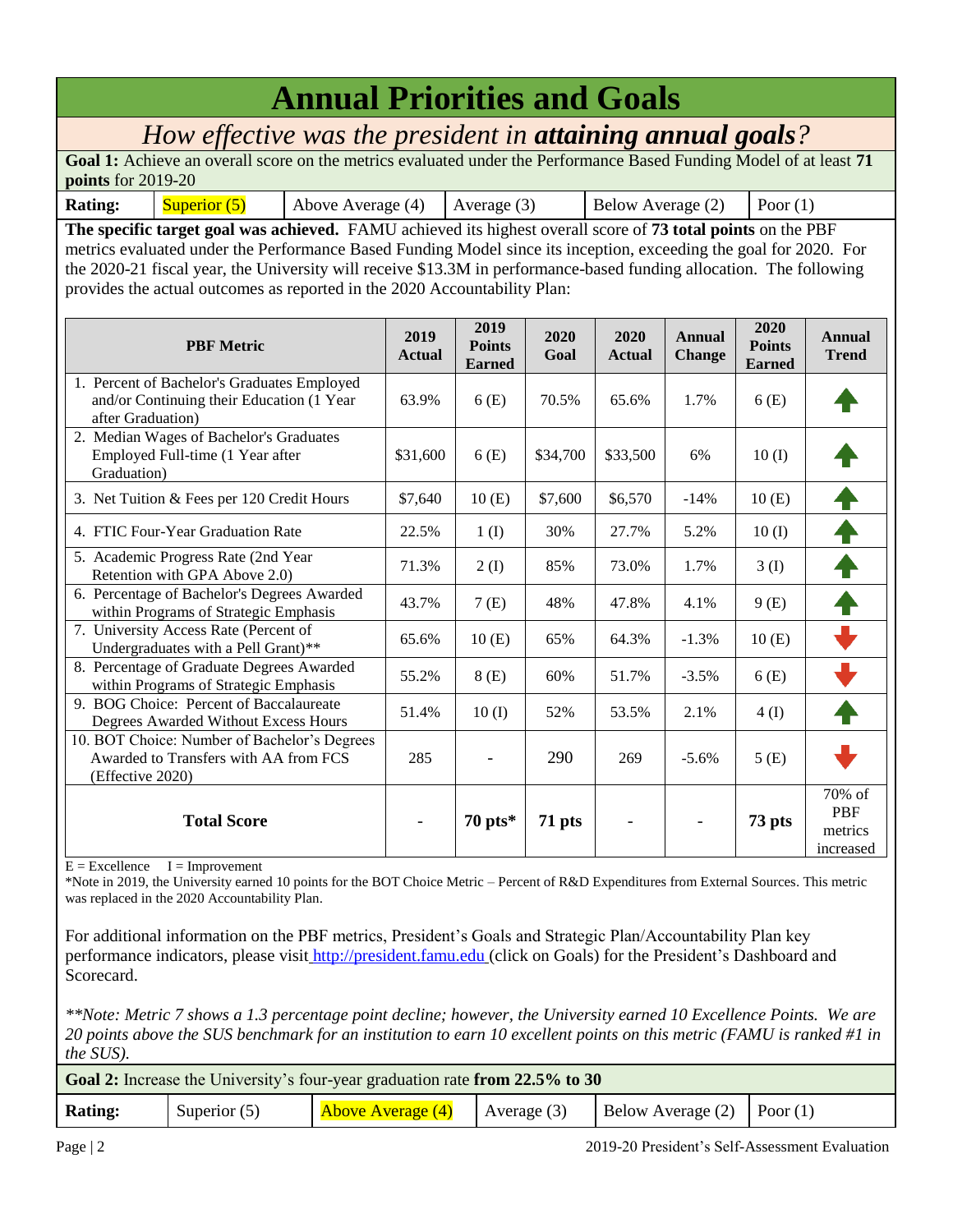**The specific target goal was not achieved. However, the university's 4-year graduation rate showed significant improvement, increasing from 22.5% to 27.7%, a 5.2 percentage point increase**. Although the specific goal of 30% was not met for the year, the 5.2 percentage point increase demonstrates that the university's student success initiatives are having the anticipated impact.

#### **Key Activities and Initiatives:**

- **Expansion and Enhancement of Academic Support Services:** We have restructured undergraduate advisement and freshman studies. Funding was allocated to establish 49 positions to hire additional Academic Advisors, Academic Coaches, Career Counselors, Mental Health Professionals, and Full-Time First-Year Experience Instructors. The Office of Freshmen Studies was established this academic year to focus on all aspects of the first-year experience for students to afford a smooth transition into the college setting. We have also created the Office of Transfer Services (Fall 2019) and the Office of Transfer Student Success and Retention (Spring 2020) to better meet the unique needs of transfer students.
- **Predictive Analytics:** The Division of Academic Affairs established a Data Analytics Workgroup to increase the University's use of predictive analytics to foster student success.
- **College/School Action Plans:** Each academic dean was required to develop action plans that specified quantifiable goals for increasing four-year graduation and retention rates of students enrolled in their respective programs.

**Goal 3:** Achieve first-time licensure pass rates that meet or exceed state or national benchmarks (Program Goal: Law  $(\geq 70\%)$ , Nursing ( $\geq 90\%$ ), Pharmacy ( $\geq 88\%$ ) and Physical Therapy ( $\geq 92\%$ )).

| <b>Rating:</b> | Super |
|----------------|-------|
|                |       |

| <b>Rating:</b> | Superior $(5)$ | Above Average (4) $\left \right. \left  \right. \left  \right. \left  \right. \left  \right. \left  \right. \left  \right. \left  \right. \left  \right. \left  \right. \left  \right. \left  \right. \left  \right. \left  \right. \left  \right. \left  \right. \left  \right. \left  \right. \left  \right. \left  \right. \left  \right. \left  \right. \left  \right. \left  \right. \left  \right. \left  \right. \left  \right. \left  \right. \left  \right. \left  \right. \left  \right. \left  \right. \left  \right. \left  \right$ |  |  |
|----------------|----------------|-------------------------------------------------------------------------------------------------------------------------------------------------------------------------------------------------------------------------------------------------------------------------------------------------------------------------------------------------------------------------------------------------------------------------------------------------------------------------------------------------------------------------------------------------|--|--|
|                |                |                                                                                                                                                                                                                                                                                                                                                                                                                                                                                                                                                 |  |  |

**The specific target goals for each program were not achieved. However, first-time pass rates increased for three of the four programs**, as indicated below.

- Law: Pass rates increased by 10 percentage points (from 47% to 57%)
- **Pharmacy**: Pass rates increased by 8 percentage points (from 75% to 83%)
- **Physical Therapy**: Pass rates increased by 13 percentage points (from 73% to 86%)
- **Nursing**: Pass rates decreased by 19 percentage points (from 82% to 63%)

#### **Key Activities and Initiatives:**

- **Program Improvement Plans:** Each program continued progress on implementing the initiatives outlined in the respective program improvement plans. The improvement in scores observed over the past year, with the exception of the Nursing program, demonstrate that the programs are taking the appropriate steps to foster improvement.
- **Strengthening Program Leadership:** National searches for new deans in Nursing and Law were completed during the year (July 1, 2020 start dates for both new hires).
- **Establishment of Licensure Pass Rate Task Force:** The Provost established the task force to conduct an indepth evaluation of each program and develop recommendations to facilitate increased and sustained performance of first-time takers on licensure exams.

**Goal 4:** Increase annual giving by **5% from \$11.6M to \$12.2M** and implement a plan to launch a capital campaign.

| <b>Rating:</b> | Superior $(5)$ | Above Average (4) | Average $(3)$ | Below Average $(2)$ Poor $(1)$ |  |
|----------------|----------------|-------------------|---------------|--------------------------------|--|
| ____           |                |                   |               |                                |  |

**The specific target goal was not achieved. Total funds raised: \$7M.** The 2019-20 goal was to increase annual giving by 5% (from \$11.6M to \$12.2M) and implement a plan to launch a capital campaign. Although the University did not meet the total fundraising goal during the COVID-19 pandemic, the University did experience a \$1.29M or 28% increase in total cash raised over the past year. Additionally, the University's 2019-2020 alumni giving rate increased 60% from 4.8% to 7.7 for 2019-2020. The Division of University Advancement continues to execute against the recommendations in an external consultant's 2018 Capital Campaign Readiness Plan in preparation for a future capital campaign.

Page | 3 2019-20 President's Self-Assessment Evaluation As of June 30, the 2019-2020 annual giving amount is \$7.05M (\$5.9M Cash + \$1.15M pledges and planned gifts).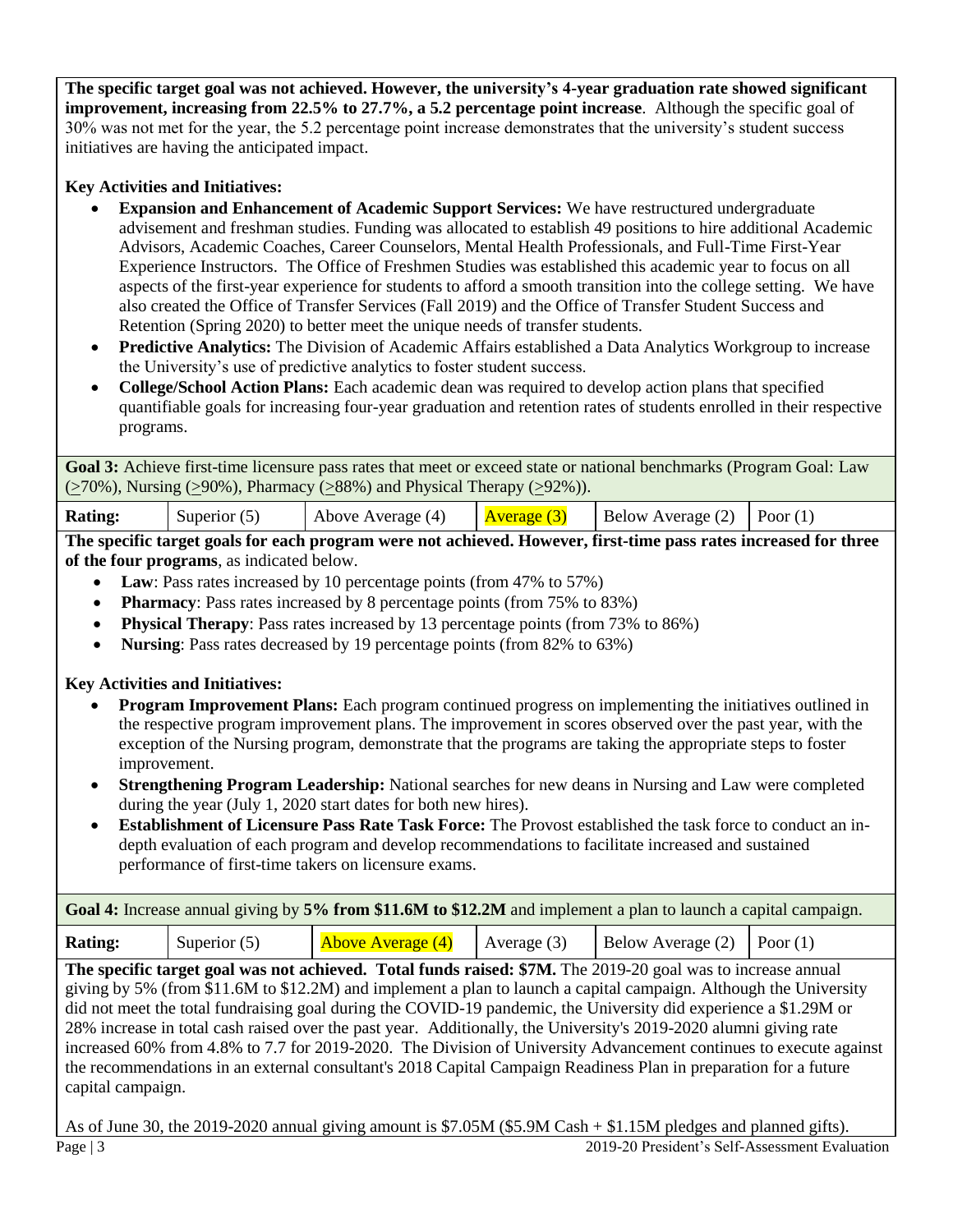The University is in the assessment and preparation stages for launching a capital campaign. Actions to date include:

- Continued implementation of infrastructure and programmatic recommendations from the 2018 external consultant's Capital Campaign Readiness Report
- Implemented initiatives to increase the alumni giving rate
- Refining the prospecting process and potential major donor pool

**Goal 5a:** Implement the University's comprehensive service excellence plan to improve customer service in key administrative units:

Development and implementation of training and service excellence programs; initiate preliminary benchmarking; and monitor service excellence

(*President Robinson to provide a self-assessment response that addresses the comprehensive implementation of the customer service strategy across the full enterprise*)

**Rating:**  $\begin{bmatrix} \text{Superior (5)} \\ \text{Above Average (4)} \end{bmatrix}$  Average (3) Below Average (2) Poor (1) **The specific target goal was achieved.** The development and implementation of service excellence is multi-phased, convergent, and integrated into the entire university. In 2018, the University retained a consultant, NRaisman & Associates, to assist with service excellence identification and implementation. Components included:

- 1. Service Excellence Mission/Vision Statement As we concluded the year in 2019 during my Annual Retreat, each division/college/school developed its mission/vision statement and core values that aligned with the University's. This initiative was conducted to provide the University with the 2019-20 comprehensive framework for the development and implementation of training and service excellence programs across the full enterprise.
- 2. Employee Roles, Expectations, and Departmental Accountability Because customer service is integral to the success of all, training sessions highlighting service excellence were held as stand-alone components (i.e., mandatory trainings for all faculty and staff) and within other events such as the Annual Faculty Planning Conference. In 2019-20, service excellence training was provided to more than 800 FAMU employees on the main campus and College of Law. The purpose of the training was to provide employees with a comprehensive view of their expectations related to service excellence and give an in-depth view of employees' roles in implementing a culture of service excellence. One important aspect of the training was departmental accountability. In key high-contact areas (e.g., Financial Aid, Admissions, etc.), point of contact (POC) assessment tools were developed, piloted, and utilized. These tools included short surveys accessible via the customers' phones and assignment of a unique QR Code. These surveys were short and specific to the student's satisfaction of a single contact with a FAMU employee in the designated locations. The results of these surveys have allowed each area to determine the customers' perceptions of where improvements might be made, times of day that are particularly difficult, and where each area is excelling. To assist in this component, a designated HR coordinator, whose primary function is service excellence, was hired to ensure continued focus and to identify and/or facilitate specific trainings to meet each department's needs.
- 3. Guidelines, Practices and Procedures and Guidelines Guidelines, practices and procedures have, up to this point, been delivered via training initiatives. Guidelines in the first phase included specifics regarding how to answer phones, handle conflict, etc.; however, the next phase of this project (2020-21) will include process and business mapping, which will include workshops to develop maps for change and plans for process improvement. Through this process, it is expected that additional guidelines, practices and procedures will be developed.
- 4. Management Support To ensure continued focus on service excellence, tools were developed to assist supervisors. An employee self-assessment tool, as well as a supervisor assessment tool allowed each employee and his/her supervisor to determine where each employee's strengths and areas of growth reside. Following completion of the documents, meetings between employees and supervisors were held to confirm that all have the same service excellence expectations and allowed each supervisor to determine where professional development and additional training was appropriate. Prior to each assessment, training sessions were conducted with managers to ensure that all of the forms were utilized appropriately.
- 5. Service Offerings Through this component, a sample of services that have been improved or added are: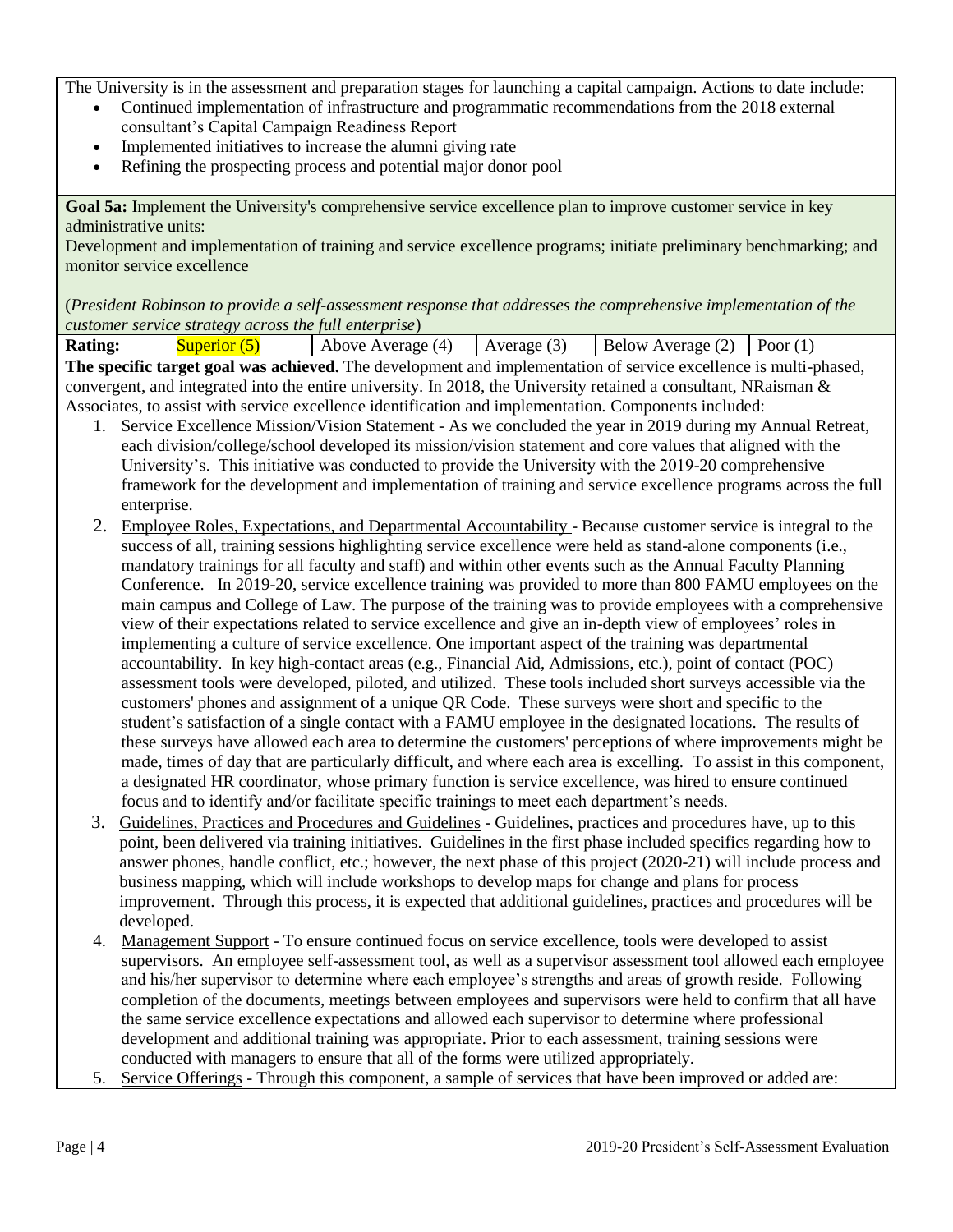- o Financial Aid added additional designated individuals to answer phones, provided Pop-up workshops, reduced batch processing times, and utilized phone roll-over technology to ensure that service excellence standards are exceeded.
- o Admissions implemented the use of technology and improved internal systems to cut application processing time, reduced incomplete application files, and provided a guaranteed completion date to students who file applications on-time.
- o In response to student feedback, Venom Van GPS location was added to the FAMU app.
- o New advisors were added to ensure that consistency across the student experience is achieved.
- o A call center feasibility study was conducted and the results are currently under review.
- 6. Service Standard and Measurement Service standards were developed at the highest level through the Mission/Vision statement. To ensure that the Mission/Vision was intentionally filtered through each division and department, the statement was developed using a collaborative process in several iterations which involved several levels of leaders across the institution. Participants were tasked with developing a College/School/Division/Department statement aligned with the university-wide statement. This process

ensured that each division or department mission/vision statement aligned with the overall expectation of the university. They were further tasked with aligning their measurements of these statements in multiple ways, including:

- o Employee Engagement: Employee Self-Assessment and Supervisor Assessment Tools
- o Customer Perceptions: Point of Contact Surveys, Focus Groups
- o Annual Assessment: Each unit was tasked with developing service excellence standard measures to be included in their annual assessments.
- 7. Motivators Rewards While many of the components focus on improvement, it is important to develop employee recognition for those who excel in service excellence. As such, an Employee Service Excellence Recognition Program is currently under development and will be implemented in the 2020-21 fiscal year. The focus of this component will be to recognize and acknowledge service excellence at the University in an annual awards ceremony.
- 8. Training Training has been key to the success of the service excellence initiative. As noted previously, multiple training sessions were conducted on:
	- o Improvement of customer service, including appropriate ways to answer phones, conflict resolution, warm transfers, and problem resolution.
	- o Use of tools, such as the Employee Self-Assessment and the Supervisor Assessment Tools
	- o Specific trainings to meet the needs of each division/department
	- o Continued training is integral to ensure that all FAMU staff continue to strive for the highest levels of service excellence. To ensure that this remains a priority, personnel have been employed with designated responsibility to identify and/or facilitate specific trainings to meet each department's needs.

As we began this initiative, we initially looked at service excellence holistically and through a large lens. However, as the university community has traversed this process, the focus has shifted to a regular and more granular level, evidenced by the regular focus on stakeholder involvement in decisions. In recent months, our university has conducted multiple focus groups with various stakeholders (students, faculty, staff, alumni, employers, community business leaders, etc.) on various topics such as:

- o Improving licensure pass rates.
- o Gathering information on how they have been impacted by COVID-19.
- o Developing and administering targeted surveys to determine the feelings of parents, students, staff, and faculty are being conducted to determine how to best communicate return-to-work/school initiatives.

In summary, while Service Excellence began as an initiative of our Strategic Plan, as president, I know it has become an integral part of FAMU culture. Throughout this initiative, it has been important to me to ensure that we heard from our customers on "*what FAMU did well*" and "*what could be improved*." As outlined above, these actions prove that the University has implemented a comprehensive "service excellence" strategy across the full enterprise, by focusing on those we serve – both internally and externally.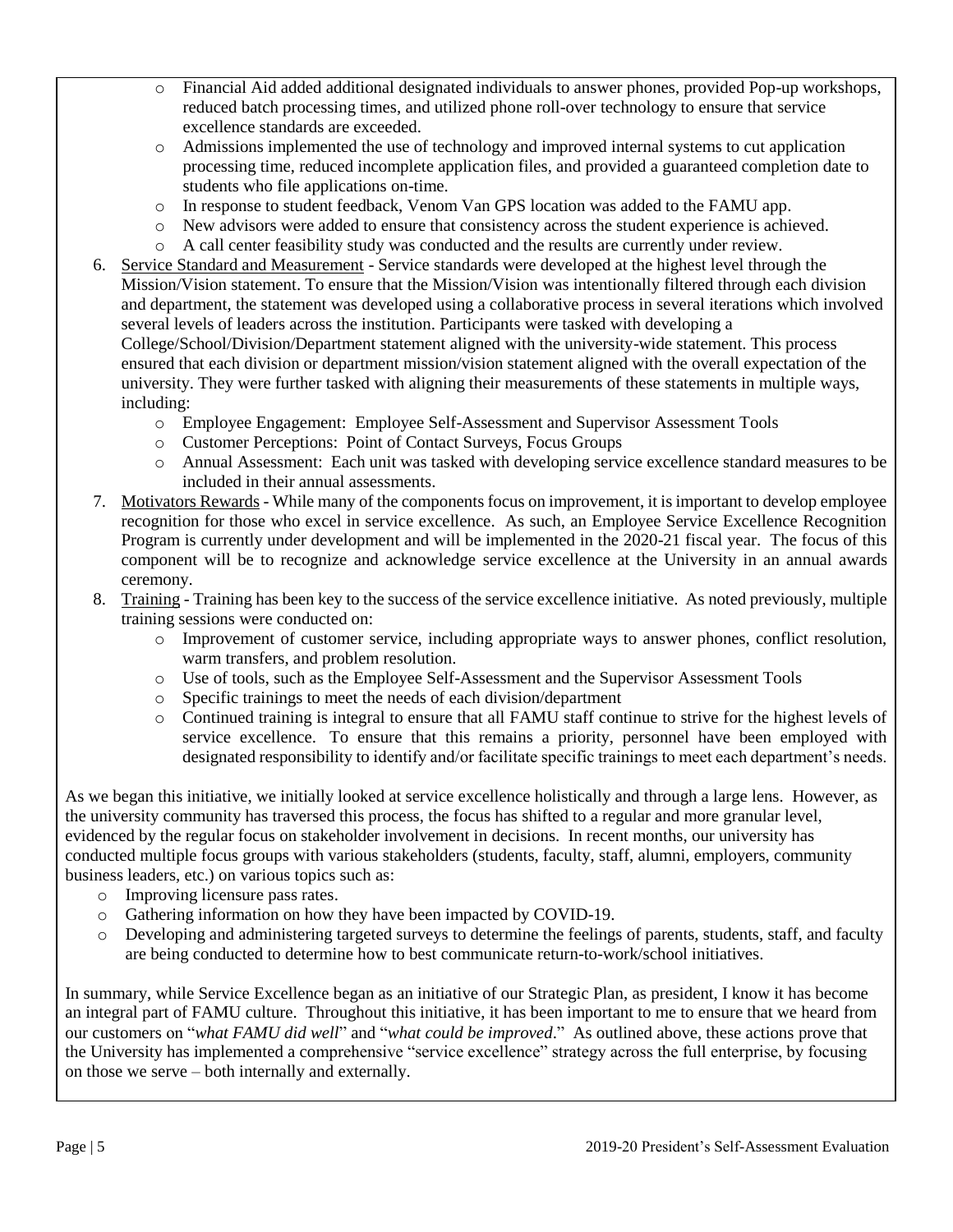**Goal 5b:** Increase the percentage of graduates reporting they are Very Satisfied/Somewhat Satisfied with services in key administrative units on the Exit Survey: **Goal 5b-a Rating:** Superior (5) Above Average (4) Average (3) Below Average (2) Poor (1) **a. 2019-20 Goal: Advising Process from 67% to 70% <sup>2019</sup> 2020 Actual <sup>2020</sup> Goal Annual**   $\frac{6}{6}$ **Change** Advising Process 67.2% 71.4% 70% **+4.20% The specific target was achieved.** During the 2019-2020 academic year, the Office of Academic Advising and Student Success made improvement in the delivery of services and interactions with students. One contributing factor to the increase is the University's investment in the hiring of 26 additional academic advisors. **Goal 5b-b Rating:** Superior (5) Above Average (4)  $\left|\frac{\text{Average (3)}}{\text{Average (3)}}\right|$  Below Average (2) Poor (1) **b. 2019-20 Goal: Office of Parking Services from 46% to 60% <sup>2019</sup> 2020 Actual <sup>2020</sup> Goal Annual % Change** Parking Services Parking Services 46.2% 47.8% 60% +1.60% **The targeted goal was not achieved.** The Office of Parking and Transportation continued to upgrade its services for the FAMU Community. One initiative this year, based on feedback gathered from our students, was the installation of GEOTAB GPS tracking device on the Venom shuttles. This device allowed the students to track the location of the shuttle and estimated arrival in real-time, decreasing the student's wait time and improving safety. Additionally, a new parking area was added. **Goal 5b-c Rating:** Superior (5) Above Average (4) Average (3) Below Average (2) Poor (1) **c. 2019-20 Goal: Office of Financial Aid from 54% to 65% 2018-19 Actual 2019-20 Actual 2019-20 Goal Annual % Change** Financial Aid Office 54.1% 63.8% 65% **+9.70% The specific target was not achieved.** However, the Office of Financial Aid improved its overall ratings by ~10%. The office has continued to make substantial progress in improving its service offerings to students by adding additional staff to answer incoming calls; providing "pop-up" financial aid workshops in residential facilities and the library; and decreasing the time to process financial aid awards from 10 days to 5. Additionally, the office is reviewing technology options to address the concerns regarding communication with students. **Goal 5b-d Rating:** Superior (5) Above Average (4) Average (3) Below Average (2) Poor (1)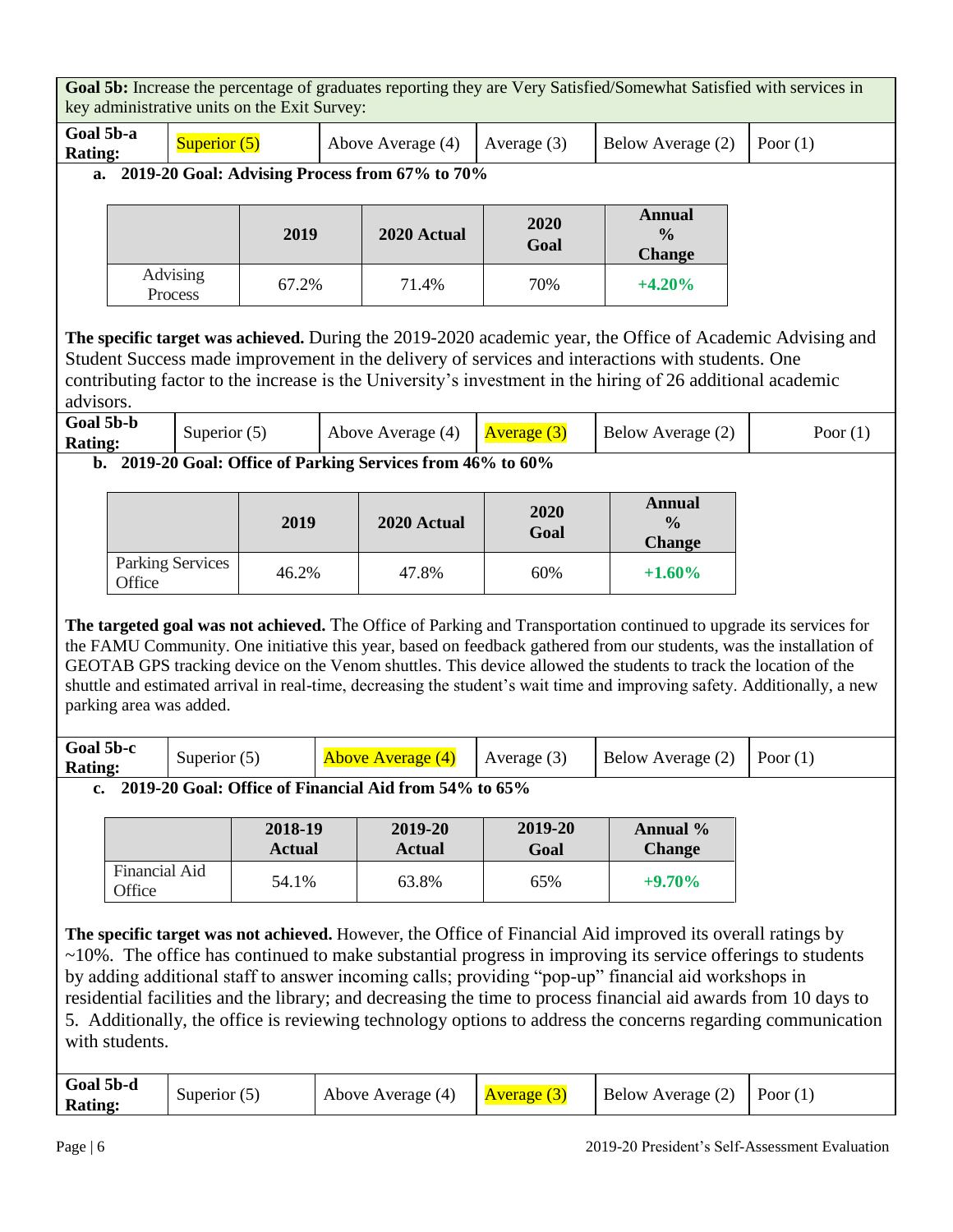#### **d. 2019-20 Goal: Registrar's Office from 79% to 80%**

|                       | 2018-19<br><b>Actual</b> | <b>2019-20 Actual</b> | 2019-20<br>Goal | Annual %<br><b>Change</b> |
|-----------------------|--------------------------|-----------------------|-----------------|---------------------------|
| Registrar's<br>Office | 78.70%                   | 77.70%                | 80%             | $-1.00\%$                 |

**The specific target was not achieved.** The Registrar's Office staff attended two workshops presented by the University's customer service consultant on service excellence focusing on telephone use and general customer service skills. The office worked to establish skills and commit to seventeen service excellence performance standards based on the University's service excellence values. Examples of standards implemented included:

- Email Response Time: The office implemented procedures to respond to all email requests within 24 hours of receipt.
- Voicemails Response Time: The office implemented procedures to respond to all voicemails received within 24 hours of receipt.
- Telephone Answering: Revised the telephone setup by functional units and commit to using standard telephone greeting.
- During the pandemic, most of the Registrar's Office business processes were modified to be online and contactless. Additionally, electronic forms (eforms) were created to provide students with easier remote access.

| Goal 5b-e<br><b>Rating:</b> | Superior $(5)$ | Above Average (4) | <u>  Average (3)</u> | Below Average $(2)$ Poor $(1)$ |  |
|-----------------------------|----------------|-------------------|----------------------|--------------------------------|--|
| $AA$ $AA$ $A$               | റ ലെ           | $\blacksquare$    |                      |                                |  |

#### **e. 2019-20 Goal: Housing Office from 57% to 60%**

|         | 2018-19       | 2019-20 | 2019-20 | Annual %      |
|---------|---------------|---------|---------|---------------|
|         | <b>Actual</b> | Actual  | Goal    | <b>Change</b> |
| Housing | 56.9%         | 53.4%   | 60%     | $-3.50\%$     |

**The specific target was not achieved.** However, the Housing Office completed several projects to enhance the residents' living environment and overall experience. These include, but are not limited to:

- Purchased new lobby, living room and dining room furniture for several residence halls including Polkinghorne Village, Palmetto North, and Palmetto South.
- Replaced the roof on several buildings at Palmetto South and Phase III.
- Replaced select bathtubs, bathroom vanities and kitchen cabinets in Palmetto South and Phase III.
- Painted Gibbs Hall and Paddy-Foote Complex.
- Redecorated the Gibbs Hall main lobby (sponsored by FAMU Alumni Karamo Brown in conjunction with Home Goods)
- Student-led recreational trip for residents by the Residence Hall Association (RHA):
	- o Fall 2019 semester Halloween Horror Nights, Universal Studios, Orlando
		- o Spring 2020 semester Trip canceled due to COVID-19
- The Housing Office continued to promote the fall 2020 opening of the FAMU Towers (700-bed residential facility).

|                |                                 |                                   | <b>Goal 6:</b> Increase enrollment of FCS AA transfer students from 886 to 975. |                |                                       |            |
|----------------|---------------------------------|-----------------------------------|---------------------------------------------------------------------------------|----------------|---------------------------------------|------------|
| <b>Rating:</b> | Superior $(5)$                  |                                   | <b>Above Average (4)</b>                                                        | Average $(3)$  | Below Average (2)                     | Poor $(1)$ |
|                |                                 | <b>Fall 2018</b><br><b>Actual</b> | <b>Fall 2019</b><br><b>Actual</b>                                               | Fall 2019 Goal | <b>Annual</b><br><b>Change</b>        |            |
|                | FCS AA<br>Transfers<br>Enrolled | 887                               | 925                                                                             | 975            | $+38$ new<br>transfers<br>students or |            |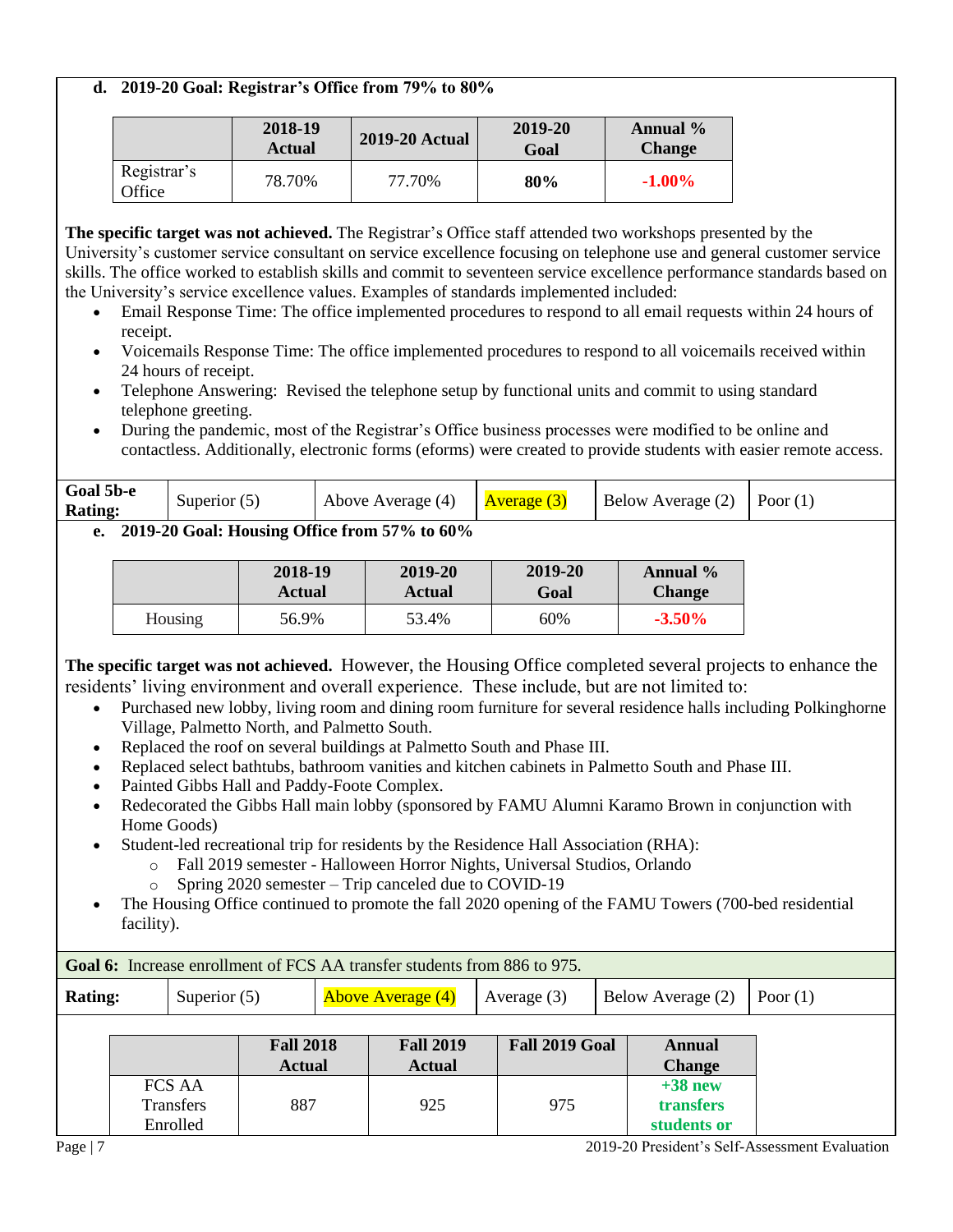|  |  | $+4\%$ increase |  |
|--|--|-----------------|--|
|  |  | in total        |  |
|  |  | enrollment      |  |

**The specific target was not achieved.** However, the University made a significant investment in the Office of Transfer Services to ensure its alignment with strategic priority 1, goal 1 to "Enhance pathways to degree attainment." The Office of Transfer Services was able to execute two additional articulation agreements with institutions in the Florida College System (FCS). Increasing the university's exposure to students at FCS partner institutions which contributed to increased enrollment.

In fall 2019, the University experienced a 14.8% increase in the number of FCS AA applications; a 14.3% increase in the number admitted; and a 19.3% increase in the number of new FCS students enrolled. The University continued its efforts in the establishment of additionally Ignite Articulation agreements, adding two (2) in 2019-20, bring the total to 17 participating FCS institutions. As of June 30, 2020, a total of 2,695 students are participating in the Ignite Transfer program. Students participating by FSC:

- Broward College 922
- College of Central Florida 3
- Eastern Florida State College 4
- Florida Gateway College 4
- Florida State College Jacksonville 137
- $Hillsborough Community College 62$
- Indian River State College 14
- Miami Dade College 116
- Palm Beach State College 319
- Pasco Hernando State College 5
- Polk State College 53
- State College of Florida  $-13$
- Santa Fe College 79
- South Florida State College 1
- St. Pete College 129
- Tallahassee Community College 755
- Valencia College 79

**Goal 7**: Increase total R&D expenditures **by 1% (from \$38M to \$38.38M).** 

| <b>Rating:</b> |                     | Superior $(5)$ |                          | Above Average (4)           | Average $(3)$   | Below Average (2)       | Poor $(1)$ |  |
|----------------|---------------------|----------------|--------------------------|-----------------------------|-----------------|-------------------------|------------|--|
|                |                     |                | 2018-19<br><b>Actual</b> | 2019-20<br><b>Estimated</b> | 2019-20<br>Goal | Annual<br><b>Change</b> |            |  |
|                | R&D<br>Expenditures |                | \$38M                    | \$39.6M                     | \$38.38M        | $+4\%$                  |            |  |

**The specific target goal was achieved.** The Research and Development (R&D) expenditures as of June 30, 2020, were approximately **\$39.61M**. The Division of Research facilitated several initiatives to incentivize the research efforts at the University. Efforts include: 1) providing F&A rebates to faculty Principal Investigators; 2) providing start-up packages for new potentially research-active faculty; 3) reducing F&A rates on proposals to meet matching mandates; 4) provide cash matches for high-priority research proposals; 5) facilitating on-campus workshops with funding agencies; 6) organizing research focus groups for interested faculty; 7) providing small incentive grants for selected focus research groups; 8) providing grant-writing workshops with selected academic departments; and 9) providing funding for two grant specialist in one college.

In 2019-20, 145 new grants were received in the award amount of \$55.7M (includes \$6.5M CARES Act funding). Additionally, a total of 8 patents were awarded in the 2019-20, the highest in a single year over the past ten years.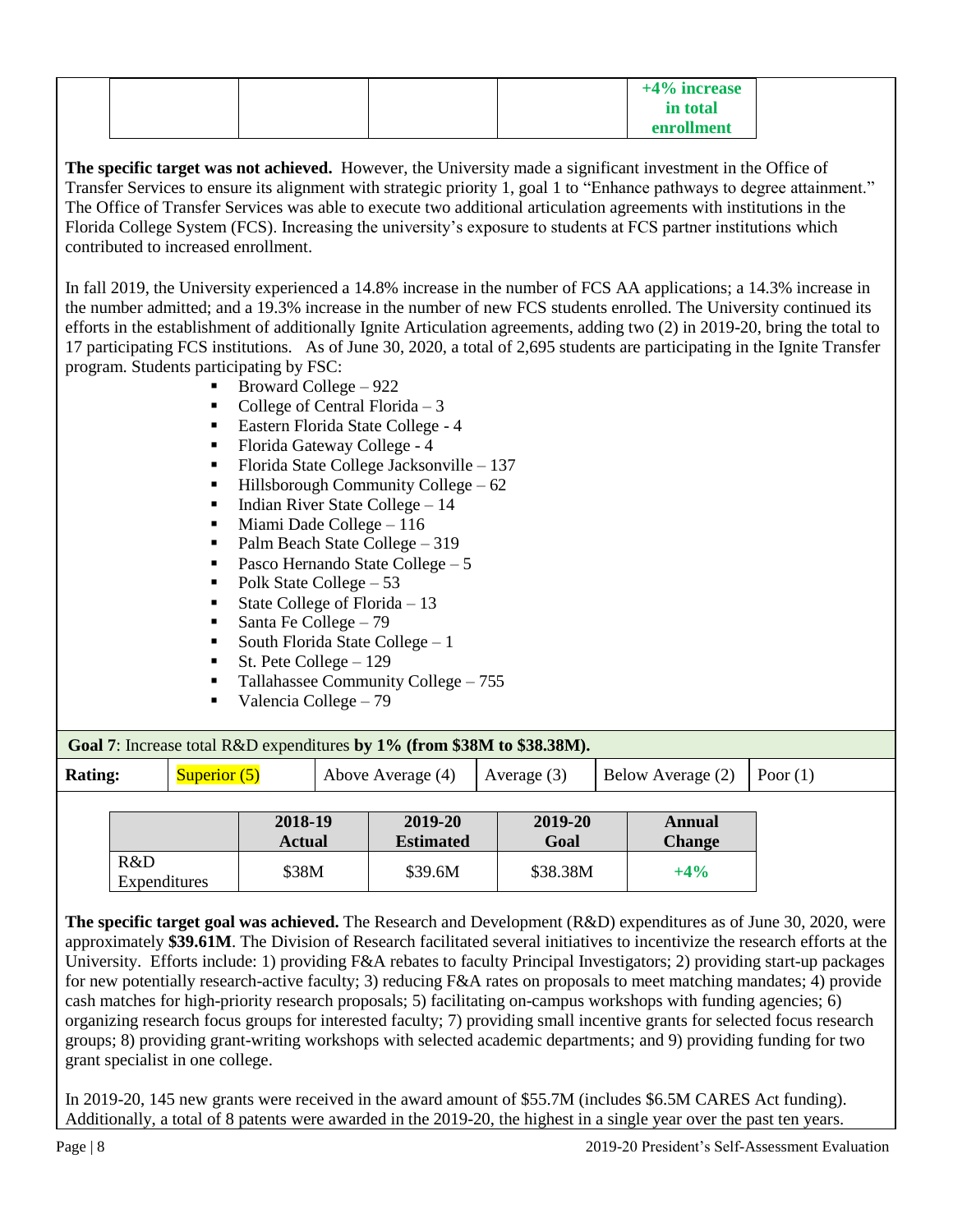*Note: The COVID-19 pandemic occurred during the time of maximum R&D spending, and as a result, the R&D spending was approximately reduced by a substantial amount. A rough estimate puts the loss of R&D spending of between \$3M and \$5M.* 

**Goal 8:** Ensure completion of CASS and residence hall on time and within budget.

| <b>Rating:</b><br>Below Average $(2)$ Poor $(1)$<br>Above Average $(4)$   Average $(3)$<br>$\sqrt{Superior(5)}$ |
|-----------------------------------------------------------------------------------------------------------------|
|-----------------------------------------------------------------------------------------------------------------|

**The specific target goal for one facility is on track as of June 30, 2020, and the other experienced delays due to the COVID-19 pandemic.**

The **700 Bed Residence Hall** is 94% complete and the University will be able to occupy the facility on July 27, 2020. This is earlier than the expected August 12, 2020 move-in-date. As of June 30, the project is within the revised budget. Currently, there is on-going training for the different equipment throughout the facility.

The COVID-19 pandemic has created some delays with the **Student Affairs Center for Access and Student Success (CASS)** building. These delays have impacted the schedule by at least two months. The project schedule has moved the August 29, 2020, substantial completion date to mid-October and the completion date to November 30, 2020. The delays were related to manufacturing time for the cornice board, storefront windows, and electrical components that impacted the HVAC systems, installation of the elevator and completion of finishes. We are looking at a temporary occupancy, with a phased move-in by floors, starting early September thru October 2020.

Oversight of Construction Projects

Through the efforts of the Division of Audit, the assigned staff member monitored the construction projects and provided feedback to me regarding the management of construction projects and any indicators which may suggest projects will be over budget or delayed.

**Goal 9**: Strengthen the University's financial health by achieving or exceeding a minimum debt ratio  $\geq 1.0$ .

| <b>Rating:</b> | Superior $(5)$ | <b>Above Average (4)</b> | Average (3) | Below Average $(2)$ Poor $(1)$ |  |
|----------------|----------------|--------------------------|-------------|--------------------------------|--|
|                |                |                          |             |                                |  |

**The specific target goal is on track based on preliminary figures as of June 30, 2020.** As a result of the debt restructuring, based on this fiscal year's projection, the University's debt ratio remains strong at 1.88. The decrease from the FY19 metric of 3.71 is due to the beginning of repayment on the refinanced bonds on July 1, 2019. The actual outcome of this metric will not be known until after the audited 2019-20 financial statements are completed in October 2020.

*Note: On March 5, 2019, the University closed on a \$125 million loan under the HBCU Capital Financing initiative*  with the Department of Education. This loan included the refinancing of three bonds held with the State of Florida, *and an additional \$70 million dollars of new money that is being used for financing a new 700-bed housing facility and dining hub.*

# **Strategic and Academic Leadership**

## *How effective is the President in Strategic and Academic Leadership?*

| Uses data to make timely, informed decisions that drive a culture of improvement in academic and administrative areas |                |                                   |  |                                |  |  |
|-----------------------------------------------------------------------------------------------------------------------|----------------|-----------------------------------|--|--------------------------------|--|--|
| Rating:                                                                                                               | Superior $(5)$ | Above Average $(4)$ Average $(3)$ |  | Below Average $(2)$ Poor $(1)$ |  |  |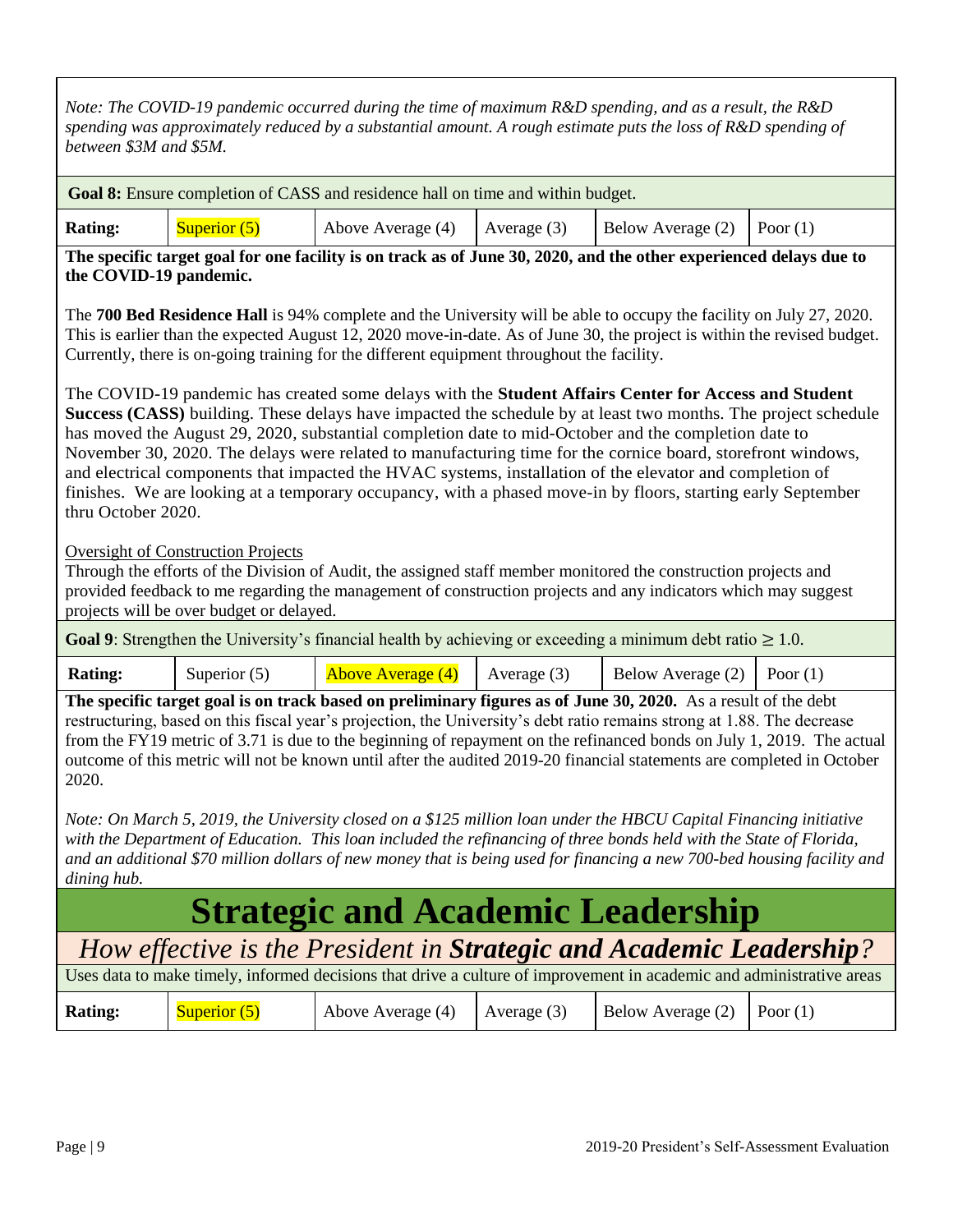During the senior leadership team meeting, the important role of making data-informed decisions is discussed weekly. Each University leader, during the annual evaluation period, is reminded of the need for their commitment, support, and willingness to use data-informed decision making in their respective areas. The table below provides examples of how the University, supported by having a data-informed culture, promotes the use of data to drive improvement across the academic and administrative areas and to meet the goals and metrics outlined in our 2017-2022 Strategic Plan, "*FAMU Rising*":

| <b>Use of Data</b>                                | <b>Examples of Use for Informed Decision Making</b>                                                                                                                                                                                                                                                                                                                                                                                                                                                                                                                                                                                                                                                                                                                                                                                                                                                                                                                                                                                                                                                                                                                                                                                                                                                                                                                                                                                                                                                                                                                                                                                                                                                                                                                                                     |
|---------------------------------------------------|---------------------------------------------------------------------------------------------------------------------------------------------------------------------------------------------------------------------------------------------------------------------------------------------------------------------------------------------------------------------------------------------------------------------------------------------------------------------------------------------------------------------------------------------------------------------------------------------------------------------------------------------------------------------------------------------------------------------------------------------------------------------------------------------------------------------------------------------------------------------------------------------------------------------------------------------------------------------------------------------------------------------------------------------------------------------------------------------------------------------------------------------------------------------------------------------------------------------------------------------------------------------------------------------------------------------------------------------------------------------------------------------------------------------------------------------------------------------------------------------------------------------------------------------------------------------------------------------------------------------------------------------------------------------------------------------------------------------------------------------------------------------------------------------------------|
| Student success and outcomes                      | • Established quantifiable annual goals for each academic dean that are<br>aligned with the President's and Provost's annual goals; goal achievement<br>is a component of annual performance evaluations<br>• Established an Academic Affairs Data Analytics Workgroup to track and<br>evaluate outcomes for key performance indicators at the academic program<br>level.<br>• Utilized leading indicator data to predict outcomes and monitor four- and<br>six-year graduation rates; retention rates, degrees awarded in programs of<br>strategic emphasis; time to degree; and enrollment planning.<br>• Student performance data for enrollment management was used to<br>determine the profile of students who graduate in four years.<br>• Based on student feedback and research on best practices, the Freshman<br>Studies courses were redesigned to provide students with more academic<br>success strategies while introducing them to how to utilize the abundance of<br>University resources. Based on the need for a targeted focus on freshman<br>studies, a director was hired in April 2020.<br>• To meet the academic requirements associated with NCAA standards,<br>resources were provided to meet needs related to NCAA academic<br>standards and compliance. As a result, the Department of Athletics<br>delivered two consecutive semesters of 3.0 GPA or higher in 2019-20.<br>• Dashboards - President's Goals, PBF metrics, Strategic<br>Plan/Accountability Plan; Colleges and Schools and Licensure Exam<br>Programs. Visit president.famu.edu (click on Goals) for additional<br>information.<br>• Tableau Interactive Website with data on admissions, enrollment, degrees<br>awarded, faculty, and financial aid. Visit www.famu.edu/oir for additional<br>information. |
| New academic program and<br>curriculum innovation | • The Licensure Exam Task Force utilized data to conduct an in-depth<br>evaluation of each program and generated actionable recommendations and<br>sustained performance of first-time takers on licensure exams. These<br>reviews were primarily informed by: a) data and information provided by<br>the academic programs; b) reports and studies provided by external<br>consultants; and c) stakeholder feedback obtained via focus groups and<br>surveys.<br>• Data was gathered to strengthen academic programs through the reviews of<br>selected academic programs. In 2019-20, programs included: Sport<br>Management (BS); Philosophy (BS); Philosophy and Religion (BS);<br>Religious Studies (BS); Theatre (BS); and Fine Arts (BS).                                                                                                                                                                                                                                                                                                                                                                                                                                                                                                                                                                                                                                                                                                                                                                                                                                                                                                                                                                                                                                                        |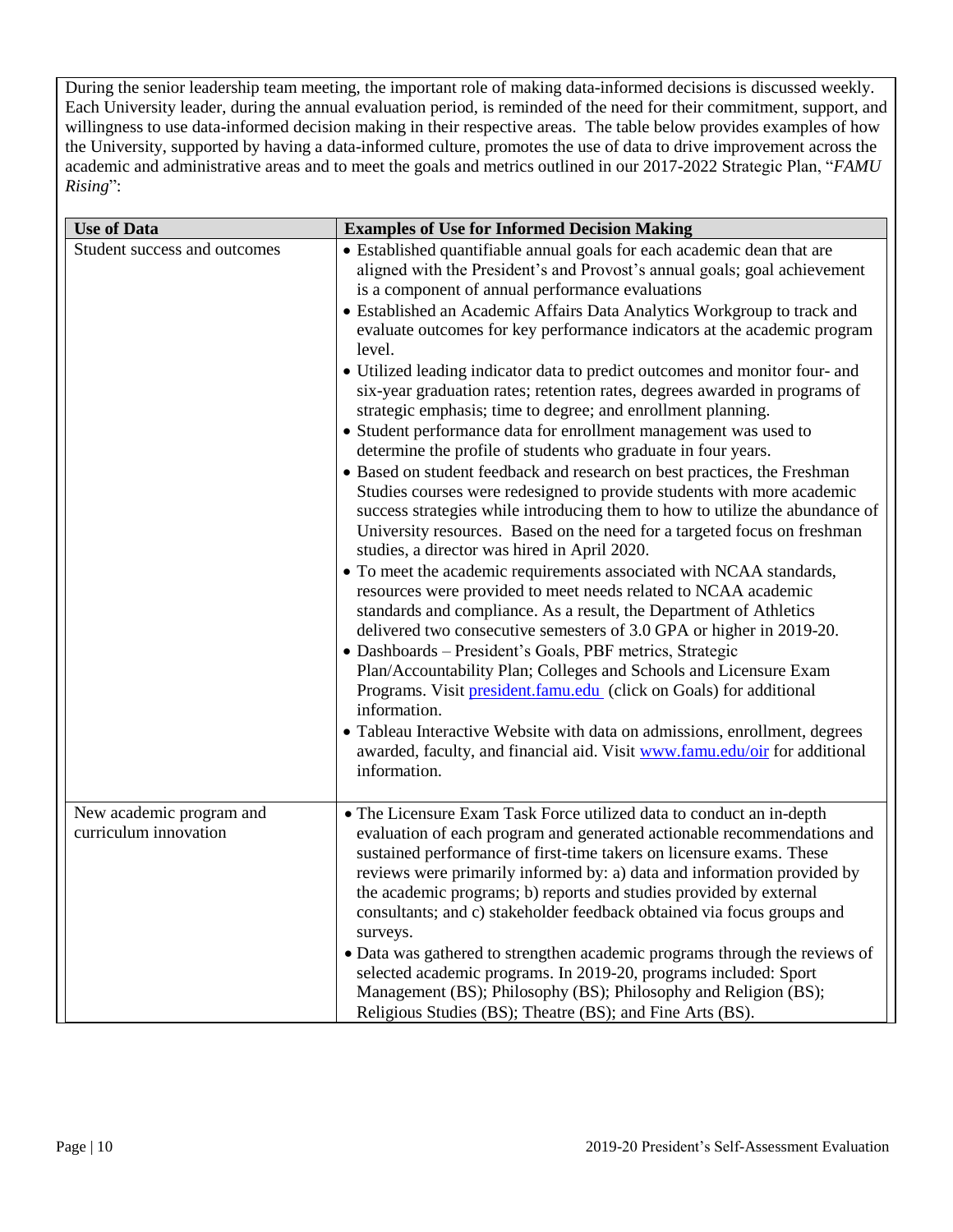| Operational efficiency and<br>effectiveness | • The University used data through Highbond (Audit Management Software)<br>to track audit issues and allowed area managers to monitor and manage<br>their progress for corrective actions taken in response to internal and<br>external audits. This information was used to keep the BOT and me<br>informed of the status of correcting audit issues.<br>• Through the Division of Audit, continuous monitoring efforts were<br>conducted in key areas to assist management and me in providing sustained<br>and focused attention to high-risk areas. The Division of Audit reports out<br>periodically to both the Senior Leadership Team and the Board of Trustees<br>Audit and Compliance Committee on the status of management actions<br>taken to address audit and investigative findings. These efforts collectively<br>helped ensure a culture of compliance and continuous improvement in<br>University operations.<br>• The onboarding process was streamlined through the creation of an<br>Electronic Personnel Action Form (ePAF) to replace paper processes by<br>automating personnel action business processes, including new hires and<br>rehires, promotions, data changes, rate increases, additional pay, transfers,<br>leave of absence requests, retirements and terminations.<br>• The ePerformance module in the University Human Resources system was<br>implemented to develop and administer an online performance management<br>system to streamline the review process, integrate best practices, ensure that<br>performance management of our staff employees is efficient, effective,<br>timely, meaningful and in alignment with the University's core values,<br>operational needs and expectations. The project nears completion and is<br>expected to be deployed over the summer of 2020. |
|---------------------------------------------|---------------------------------------------------------------------------------------------------------------------------------------------------------------------------------------------------------------------------------------------------------------------------------------------------------------------------------------------------------------------------------------------------------------------------------------------------------------------------------------------------------------------------------------------------------------------------------------------------------------------------------------------------------------------------------------------------------------------------------------------------------------------------------------------------------------------------------------------------------------------------------------------------------------------------------------------------------------------------------------------------------------------------------------------------------------------------------------------------------------------------------------------------------------------------------------------------------------------------------------------------------------------------------------------------------------------------------------------------------------------------------------------------------------------------------------------------------------------------------------------------------------------------------------------------------------------------------------------------------------------------------------------------------------------------------------------------------------------------------------------------------------------------------------------------------------------------------|
| Meeting the needs of the community          | • COVID-19 Site – Utilizing data gathered during the COVID-19 pandemic,<br>the University in collaboration with the Bond Community Health<br>Department, Leon County Health Department and Florida Department of<br>Health, established a walk-up site to provide "free of charge" services to the<br>local community. As of June 30, 2020, more than 15,000 individuals have<br>been tested at the site.                                                                                                                                                                                                                                                                                                                                                                                                                                                                                                                                                                                                                                                                                                                                                                                                                                                                                                                                                                                                                                                                                                                                                                                                                                                                                                                                                                                                                       |
| Data Security                               | • Data Breaches and Cyber Security–The University used monitoring tools<br>to maintain the security and privacy of confidential personal information<br>and other data the University collects and stores; and for the protection of<br>the University's technology infrastructure from exposure and compromise.                                                                                                                                                                                                                                                                                                                                                                                                                                                                                                                                                                                                                                                                                                                                                                                                                                                                                                                                                                                                                                                                                                                                                                                                                                                                                                                                                                                                                                                                                                                |
| Compliance                                  | • Held regularly scheduled meetings with the legal department to discuss<br>ongoing litigation, internal compliance investigations, internal Title IX<br>matters and other legal issues. These data-informed discussions allowed for<br>making important legal decisions that were then discussed with outside<br>counsel and other university departments. Additionally, the results of<br>internal and external compliance investigations were discussed, which<br>resulted in making informed decisions to foster a culture of compliance<br>throughout the enterprise. Such consultations served as the catalyst for<br>developing University trainings initiatives (e.g. Title IX, Sunshine<br>Law/Public Records, and Management Seminar) which promoted<br>compliance with state and federal law and reduced litigation and audit<br>exposure.                                                                                                                                                                                                                                                                                                                                                                                                                                                                                                                                                                                                                                                                                                                                                                                                                                                                                                                                                                           |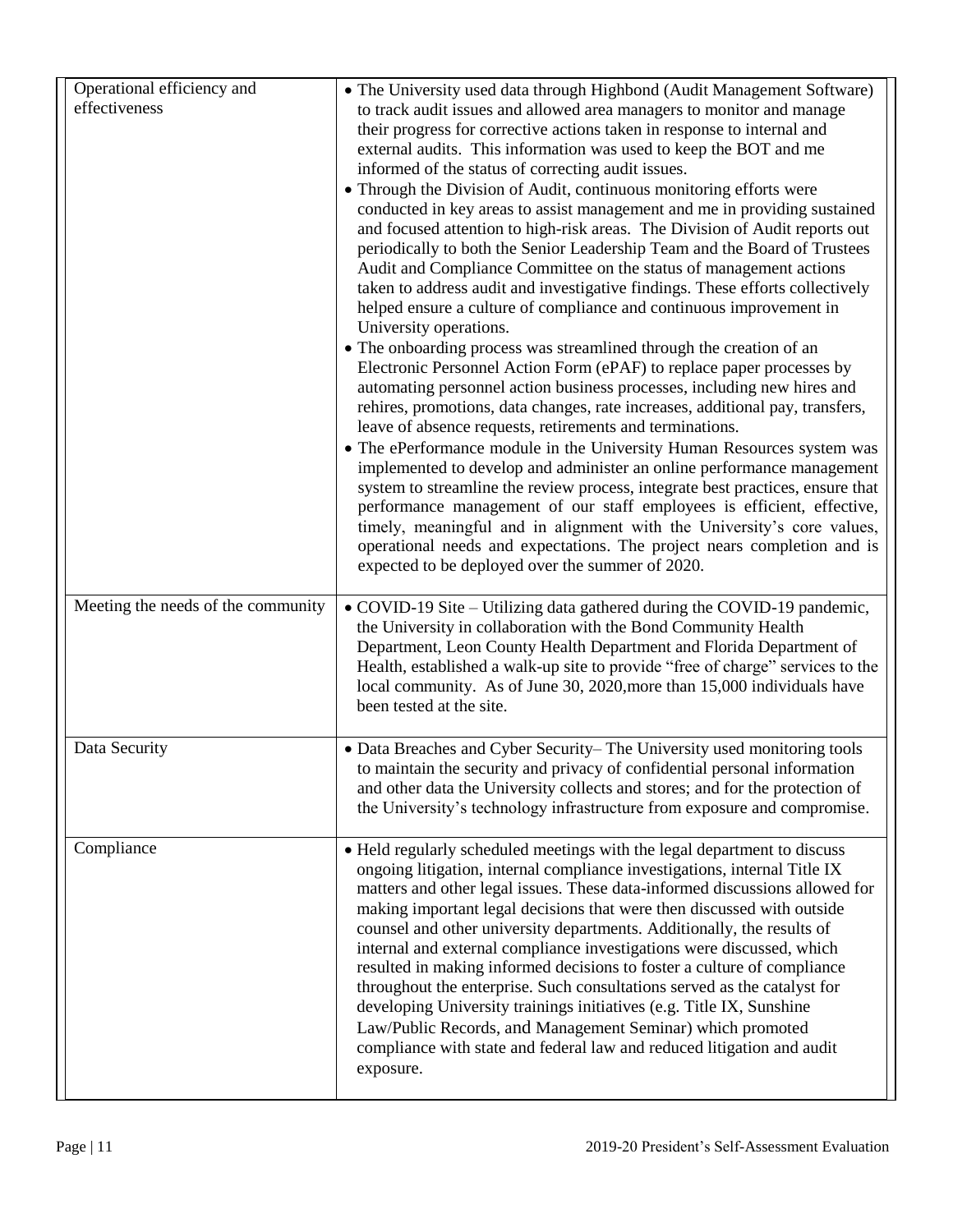| Leads stakeholders in implementing strategic initiatives (short-term and long-term) that achieve a competitive |  |  |  |  |                               |  |
|----------------------------------------------------------------------------------------------------------------|--|--|--|--|-------------------------------|--|
| advantage                                                                                                      |  |  |  |  |                               |  |
|                                                                                                                |  |  |  |  | $\mathbf{D}_{\text{max}}$ (1) |  |

| <b>Rating:</b> | Superior ( | Above Average (4) | Average $(3)$ | Below Average (2) | $P_{\text{OOT}}(1)$ |
|----------------|------------|-------------------|---------------|-------------------|---------------------|
| ---------      |            |                   |               |                   |                     |

In 2019-20, the focus continued to be on implementing the University Strategic Plan, currently at the mid-point of the plan. Examples across the enterprise included:

- Continual updates and revisions to the Dashboards and Scorecards website that include data at the college/school level; and in the process of the development of dashboard for the licensure exams programs.
- Annual goal setting at the VP and Dean levels to drive improvements in performance on several institutional priorities, which include student success, budgeting, customer service and faculty excellence, including scorecards and dashboards at the Deans level.
- Ouarterly status updates and highlights at each BOT meeting.
- Redesigned and restructured of the budgeting model to properly allocate resources to support the plan and other strategic initiatives to support key initiatives.
- The University developed and received approval on the (modified) 2020 Accountability Plan by the FAMU Board of Trustees and the Board of Governors. The approved plan noted increases in the University's outcomes on the Performance-Based Funding (PBF) Model, which included:
	- o Increases in seven of the 10 PBF metrics.
	- o The University attaining the highest PBF score since the inception of the model.
- Promoted the University's strategic initiatives through consistent communication and engagement with the BOT, BOG, faculty, staff, students, alumni and other key stakeholders. Examples include:
	- o Strategic Plan Implemented several initiatives outlined in the University's Strategic Plan to promote student success, recruiting and retaining top-notch faculty, promoting accountability and efficiency and service excellence. Implementation of software to track progress on the strategic plan by the Division of Strategic Planning, Analysis and Institutional Effectiveness.
	- o 2020-21 Legislative Budget Request Several LBRs were developed and submitted for consideration by the Florida Legislature in support of the University's strategic priorities. The University anticipates receiving a funding allocation in support of the \$4.5M LBR that was submitted under the Board of Governors University of Distinction initiative.
	- $\circ$  Audit Work Plan Established annual goals through the audit work plan development process to focus audit resources on the areas of greatest needs. This plan requires the Board of Trustees' approval and routine status updates.
	- o Facility Enhancements The construction of new and upgrading facilities to further enhance the student living and learning environment (e.g., CASS building, 700-bed residential facility, dining hub and amphitheater).
	- o State of the University Address: Annual address to faculty, staff and students to share the University's milestones and the future direction of the University.
	- o COVID-19 Pandemic Town Halls: Utilized the town hall format to communicate with faculty, staff, students, alumni and other stakeholders on FAMU's plan regarding remote instruction, housing and reopening the University.
	- o Quarterly Updates: Provided quarterly status updates and highlights at each BOT meeting.
	- o Budget Planning: Effective budget planning and allocation of resources to support the plan and other strategic initiatives.
- Fundraising
	- o Continued implementation of the Division of University Advancement's Strategic Plan
	- o Continued implementation of the FAMU Rising Fundraising Campaign with continued and new initiatives including 1887 Strikes Day of Giving Campaign, the Charitable Planned Giving Legacy Program, the 1887 Student Giving Campaign, etc.
- Research
	- o Contacts were made with various U.S. Federal Government agencies and at several industries in order to expand FAMU's research portfolio. This included engagements with Dr. Ben Carson (HUD Secretary) in support of an economic development initiative: NOAA in support of FAMU involvement in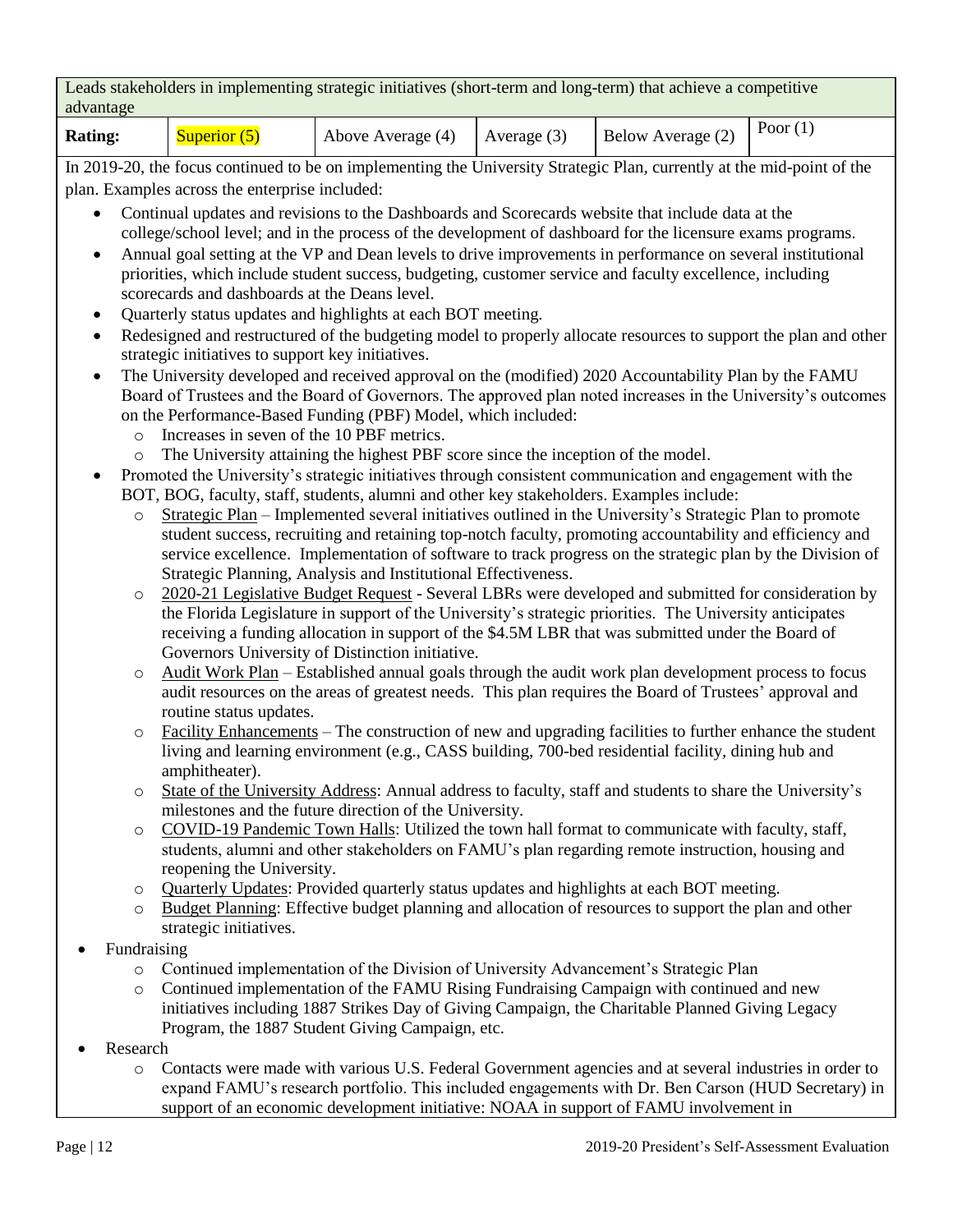Environmental Research; and Google in support of the involvement of FAMU students and faculty in Information Technology.

- **Facilities** 
	- The University continued its efforts in facility enhancements to include the construction of the CASS building, 700-bed residential facility, amphitheater, dining hub and chill water plant.
- **Athletics** 
	- o In conjunction with the new Athletic Director, the following actions were accomplished:
		- Conference realignment of athletic programs, staff re-organization, external fundraising initiatives, and athletics budget control.
		- The short-term enhancements positioned the department to eliminate a \$2.4M cash deficit and implement sound best practices within the Division 1 athletic landscape, positioning the department for operational continuity and compliance.
		- Facilitated the engagement of the Division of Audit to provide routine monitoring and advisory services to the Athletics Department to help ensure budget management and correction of long-term financial reliance on University Auxiliary funds. The Division of Audit was also a key member of the University's Athletics Assessment team charged with addressing a \$2.4 million-dollar budget gap for the fiscal year 2019-2020 through both revenue enhancement and expense cutting initiatives.
- **Communications** 
	- o Hosted virtual town hall during COVID-19 (five in June, four in April with students, faculty, staff and alumni with more than 15,000 viewers).
	- o Hosted State of the University address in February 2020 to share FAMU's milestones and where the university is headed.
	- o Participated in the Acceptance Day panel discussion on May 29, 2020 with current students to assist in recruiting prospective students.
- Compliance and Ethics
	- o In support of the University Strategic Plan, the Office of Compliance and Ethics (established in June 2019) focused on the following:
		- Evaluated and monitored risk exposures and compliance with laws, regulations, policies, procedures and contracts. Monitoring areas included: Athletics, lab safety, the Medical Marijuana Education and Research Initiative (MMERI), and Research Security.
		- Utilized the Enterprise Compliance Committee (ECC) to enable units to detect weaknesses and place targeted focus on those areas. The ECC meets regularly to discuss compliance risks and the ways in which these risks should be managed. The ECC utilizes compliance risk assessments and smaller workgroups to address target issues, such as Title IX athletics equity, conflict of interest, and youth on-campus/summer camps.
		- Provided training and resources related to establishing and implementing appropriate internal controls in high-risk areas. The University completed its first mandatory compliance focused training on Cybersecurity, the Clery Act, Code of Conduct and Sexual Harassment Prevention in March 2020. More than 2,000 stakeholders completed each of the four modules.
- Governmental Relations
	- o Advocated for the FAMU LBR and policy priorities with legislators and state officials prior to and during the 2020 Legislative session including meetings, briefings and presentations with the Governor, Senate President and Senate President Pro Tempore, House Speaker, House Appropriations Committee Chair, House Higher Education Appropriations Committee Chair, the Florida Legislative Black Caucus, and House and Senate Agriculture Committee (FAMU Hemp Pilot Project).
	- o Collaborated with FSU and the joint College of Engineering, the first Rattler and Seminole Legislative Caucus Briefing was held at the Challenger Learning Center specifically in support of the College of Engineering LBR. The Challenger Learning Center, conveniently located in Kleman Plaza, is operated by the joint College of Engineering. Following a preview of exhibits by engineering students, Dean J. Murray Gibson briefed legislators and administrators from both universities on the unique standing and capabilities of the FAMU-FSU College of Engineering.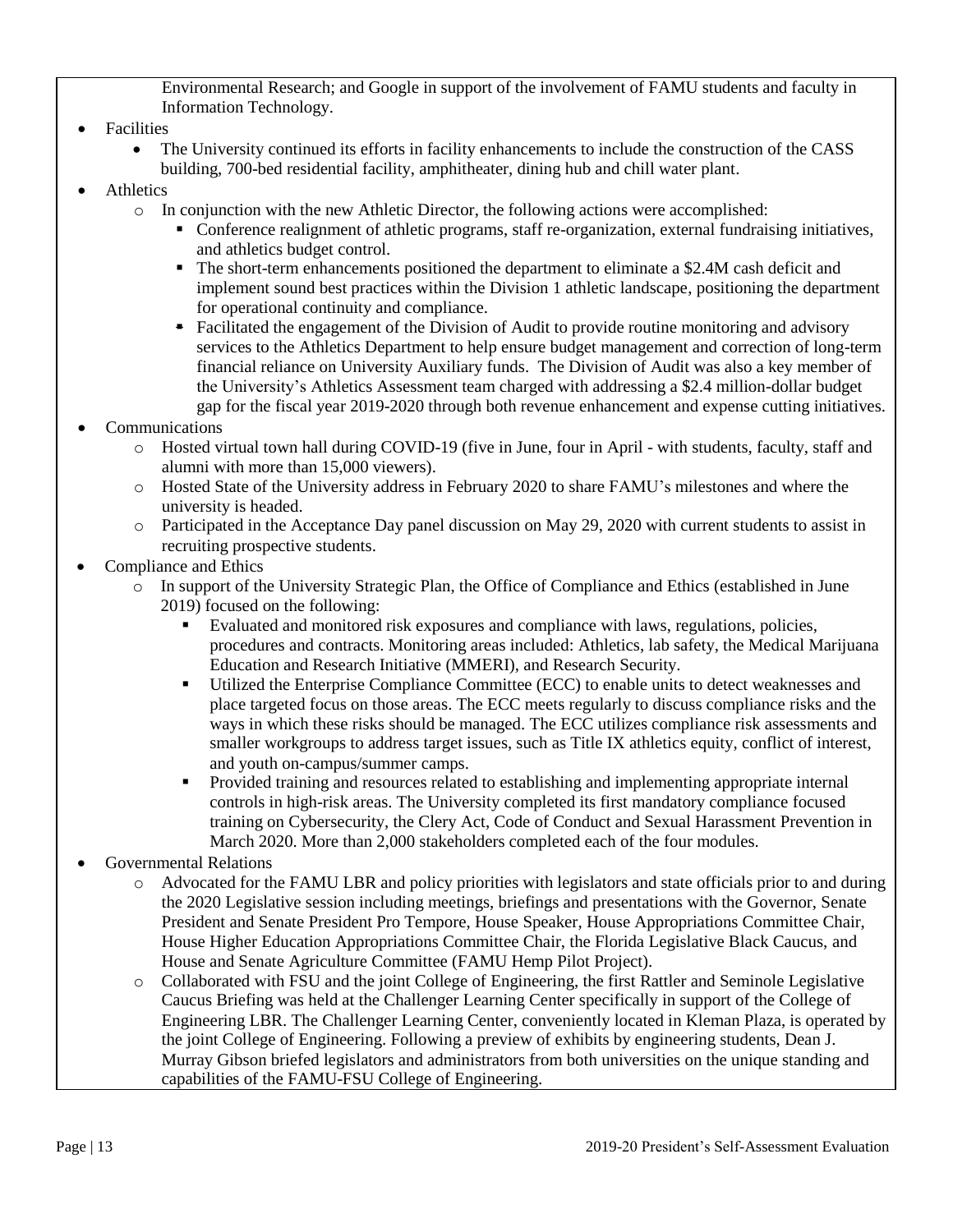- o As part of the annual tradition, more than 100 alumni, students and supporters of FAMU converged on the State Capitol in early February for FAMU Day at the Capitol to promote the University's Legislative Budget Request with legislators and other key officials.
- o Collaborated with the local house and state representatives on funding for the Brooksville Agricultural and Environmental Research Station for agricultural research and technology transfers of new farming techniques to small farmers in the local community and around the state.
- Community Engagement
	- o Over the past year, I have been involved in numerous community activities, including a meeting with community stakeholders representing the Southside Development Group. The group consisted of southside residents that grew up in the southside, graduated from FAMU and were instrumental in the redevelopment efforts of the Bond Community. During the initial meeting, we discussed revitalization projects being proposed to the City that would affect the community surrounding FAMU and our vision of a gateway for the University. There are on-going discussions with University staff and the Southside Development Corporation regarding potential local funding for initiatives that would benefit FAMU and the Southside of Tallahassee.
	- o This group is a vital partner, as it also worked with the University to inform residents and churches in the Bond Community about the free COVID-19 tests being provided at Bragg Stadium.

| Encourages and enables innovation in academic offerings                                                                                                                                                                            |                |                                                                                  |  |  |  |  |
|------------------------------------------------------------------------------------------------------------------------------------------------------------------------------------------------------------------------------------|----------------|----------------------------------------------------------------------------------|--|--|--|--|
| <b>Rating:</b>                                                                                                                                                                                                                     | Superior $(5)$ | Above Average (4) $\vert$ Average (3) $\vert$ Below Average (2) $\vert$ Poor (1) |  |  |  |  |
| $\Lambda$ and the construction of contribution and the form of and contract for $f$ of $f$ and $f$ and $f$ and $f$ and $f$ and $f$ and $f$ and $f$ and $f$ and $f$ and $f$ and $f$ and $f$ and $f$ and $f$ and $f$ and $f$ and $f$ |                |                                                                                  |  |  |  |  |

A number of initiatives and activities were implemented and expanded to foster academic innovation. Examples are listed below:

- **New Degree Programs**: Two new degree programs (BS and MS) in cybersecurity were approved by the FAMU BOT during the year. These programs will position FAMU to meet emerging workforce needs in Florida and the nation, as well as promote increased research innovation and productivity. Planning this year was also conducted to develop additional new degree programs in the areas of: biology (Ph.D.), data science (BS and MS), Sustainability (Ph.D.), and Construction Engineering Technology (MS).
- **Strategic Investments**: The University made strategic investments in excess of \$3M this past year in support of the "Strengthen Academic Programs" initiative. These investments enable academic innovation by supporting upgrades to teaching laboratory instrumentation/technology in STEM programs; programmatic enhancements and faculty hires in Programs of Strategic Emphasis, and operational support for the Joint College of Engineering.
- **Review of Academic Program Offerings**: Academic Affairs launched an initiative to conduct an assessment and evaluation of the University's academic program offerings and academic organization structure to increase operational efficiency and effectiveness. Specific goals include: a) evaluating degree productivity and efficiency, and b) evaluating curricula and degree offerings against workforce needs and institutional priorities.
- **Technology Enhancements**: The Division of Academic Affairs and the Information Technology Services department worked collectively to understand the faculty and business units needs to provide the appropriate technology solutions during the COVID-19 pandemic. The implementation of Zoom meeting solution, as well as the Dropbox cloud storage solution, have allowed all faculty, students and staff to continue to communicate remotely.

| Understands the educational needs of FAMU's population and advocates for student support                              |                                                                                                                        |                                                                                                                      |               |                   |            |  |
|-----------------------------------------------------------------------------------------------------------------------|------------------------------------------------------------------------------------------------------------------------|----------------------------------------------------------------------------------------------------------------------|---------------|-------------------|------------|--|
| <b>Rating:</b>                                                                                                        | Superior $(5)$                                                                                                         | Above Average (4)                                                                                                    | Average $(3)$ | Below Average (2) | Poor $(1)$ |  |
|                                                                                                                       | FAMU enrolls the highest percentage of Pell-eligible and first-generation students in the State University System. The |                                                                                                                      |               |                   |            |  |
|                                                                                                                       |                                                                                                                        | ability to adequately serve the needs of this unique student population requires us to be aggressive in securing and |               |                   |            |  |
| allocating resources to address unmet student financial need as well as ensuring that appropriate academic support    |                                                                                                                        |                                                                                                                      |               |                   |            |  |
| services are in place. Examples of some of our key efforts to advocate for student support to address these needs are |                                                                                                                        |                                                                                                                      |               |                   |            |  |
| listed below:                                                                                                         |                                                                                                                        |                                                                                                                      |               |                   |            |  |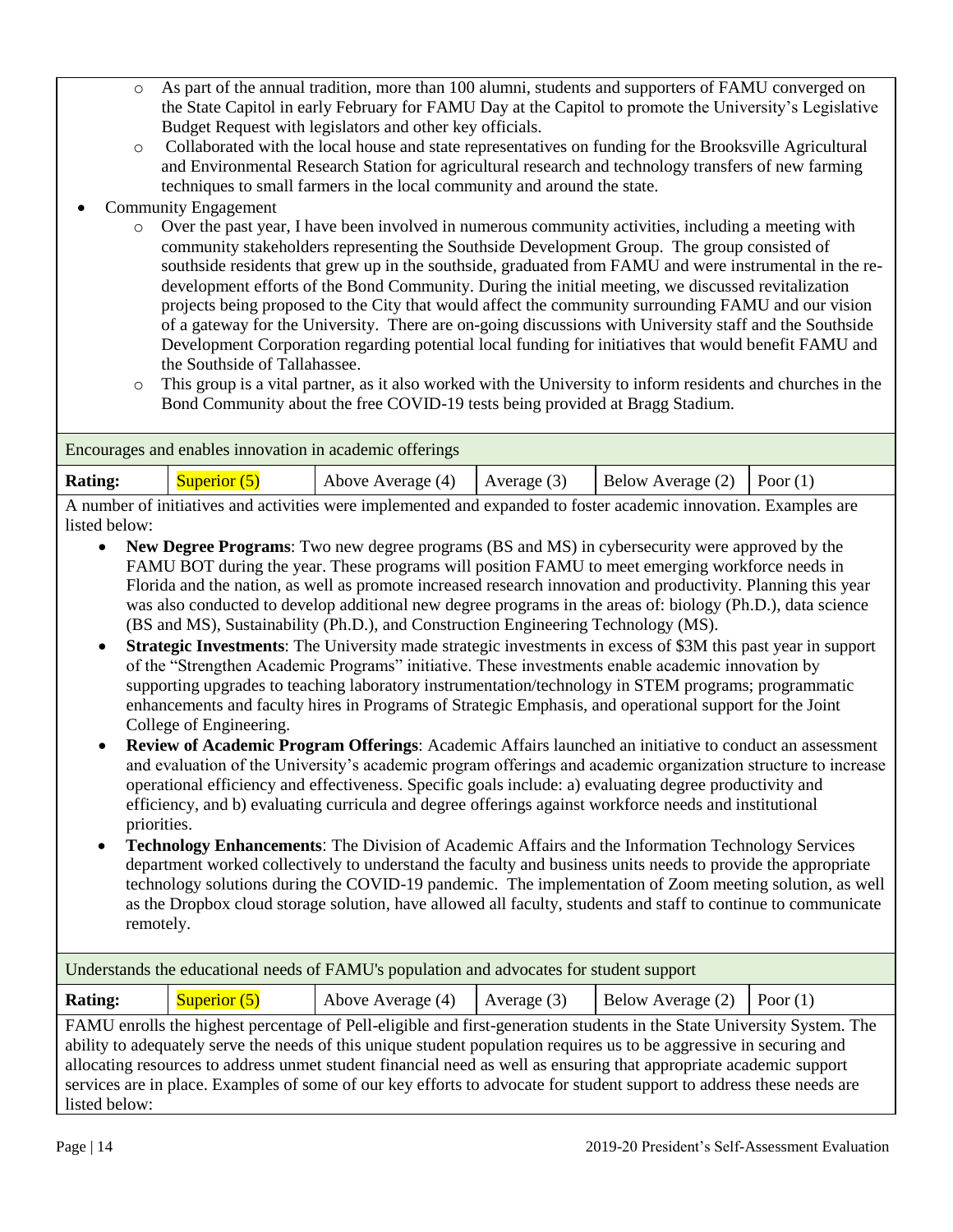- **Legislative Budget Requests**: FAMU submitted a \$15M LBR last year to the legislature entitled "Strategic Investments in Student Success."
- **Fundraising**: The FAMU Rising campaign includes a focus on raising funds for student support and supporting student success initiatives.
- **Budget Allocations**: Through the University's internal budget process, we requested BOT approval to allocate increased funding to expand academic support services by hiring several new academic advisors, counselors and academic coaches.

Additionally, I continue to advocate for student support by making myself available to others and listening to their concerns, views, and perspectives (e.g., students during hurricane season, housing issues, students and parents).

- Continued to be a communicator and a listener (e.g., relationship building meeting with students, faculty, staff, alumni, BOT, BOG, Chancellor and other stakeholders). Activities included:
	- o Attended student-sponsored events
	- o Conducted Town Hall meetings to address and listen to student concerns
	- o Engagement of the leadership team in discussions of related issues, listen, allow the airing of opinions and make decisions that best fit the needs of the institution.
- Actively listened to students' concerns, which afforded the ability to reallocate resources to areas of critical need. The university increased financial assistance (\$4.5M), mental health counseling, academic advising/coaching, tutoring, and course availability. All of the aforementioned areas have a direct impact on student success outcomes (e.g., PBF metrics).
- I, along with each member of the leadership team, individually purchased at least one suit for a FAMU student who needed business attire for internships and job interviews, again impacting PBF Metrics #1 and #2 postgraduation outcomes. This annual event was in partnership with J.C. Penney's department store.
- In 2019-20, the Division of Finance and Administration, in partnership with the School of Business and Industry, provided internship opportunities for three students (this partnership contributes to the performancebased funding metrics related to gainful employment of graduates). At the conclusion of the internship, two graduating seniors decided to continue into SBI's MBA program and the third student was hired as an OPS student worker for another year.
- In anticipation of financial challenges to students as a result to the Coronavirus Pandemic and the additional financial support that may be needed for students, the University executed a contract with Transact/Cashnet to develop an installment payment plan for students beginning fall 2020. The news of a having a payment plan available for students was communicated on various Virtual Town Hall discussions with parents and students.

| Appropriately handles crisis and ensures that contingency plans are in place to avert or plan for future crisis |                |                                     |  |                                |  |
|-----------------------------------------------------------------------------------------------------------------|----------------|-------------------------------------|--|--------------------------------|--|
| <b>Rating:</b>                                                                                                  | Superior $(5)$ | Above Average $(4)$   Average $(3)$ |  | Below Average $(2)$ Poor $(1)$ |  |

This year has afforded me as president to gain additional skills and knowledge in managing crises at the University. Since July 2019, the university has been faced with a weather emergency and a global pandemic. I, along with my senior leadership team and other strategic managers, have addressed these emergencies and continuously provide status updates to the FAMU community. The following provides examples of actions taken to:

- Weather Preparedness
	- o Hurricane Dorian Preparedness: For the third year in a row, the University was faced with the possibility of a hurricane affecting the Tallahassee area. As a result, I immediately instituted the emergency preparation, response, and restoration plans for the campus.
- Emergency Management (Pandemic)
	- o COVID-19 Pandemic: Establishment of the Crisis Management Team (CMT) with formalized roles and responsibilities. The University adopted the crisis management model used by the Federal Emergency Management Agency (FEMA). The CMT meets weekly and provides updates based on information collect at the national, state and local levels. Examples of actions taken include:
		- Transitioned to remote instruction for the spring semester and summer semesters.
		- Approving a Telecommuting Policy to support remote work for employees and remote instruction for students.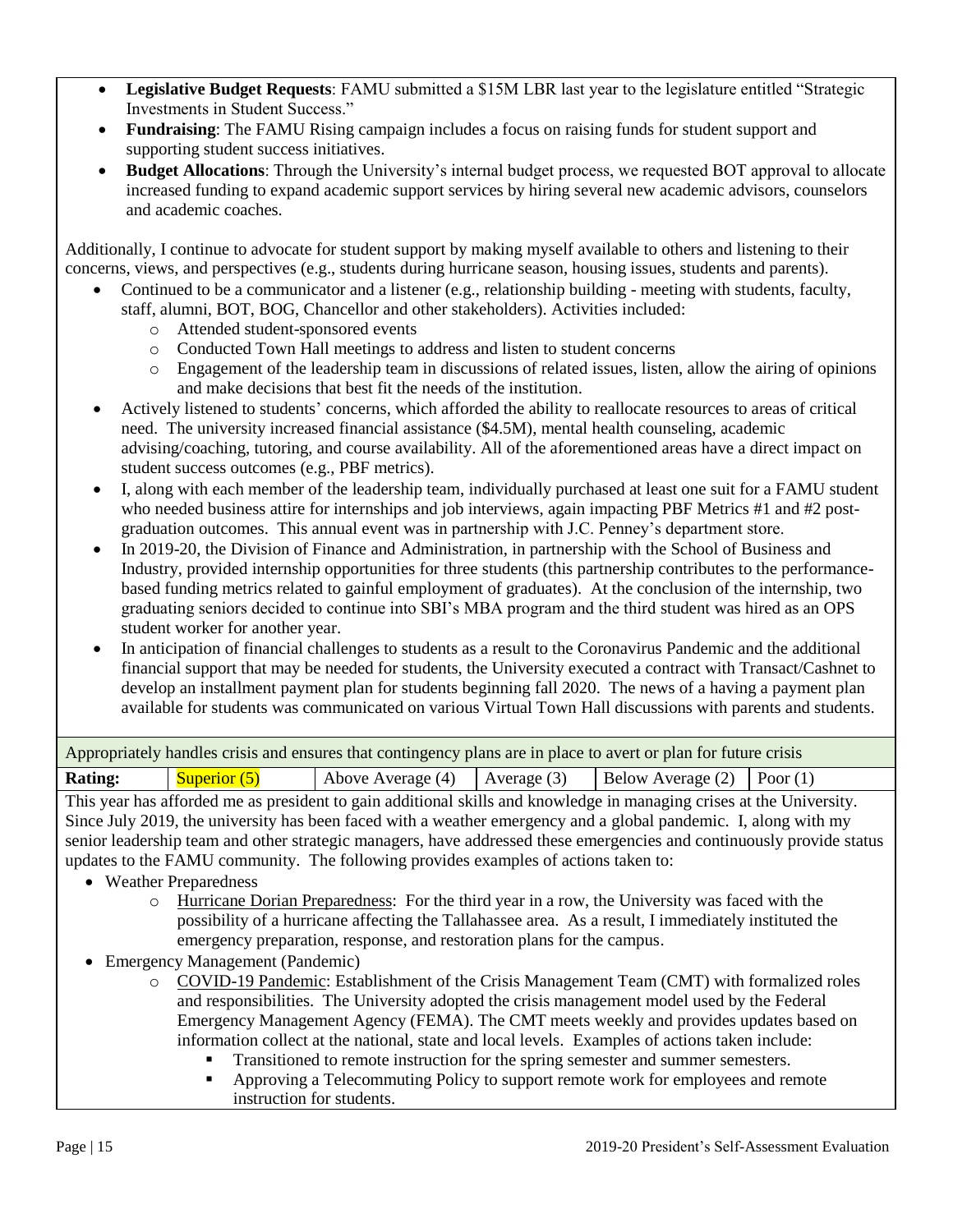- Established an Operations Continuity Taskforce with representation across all divisions with expertise in critical areas ranging from public health to finance.
- Declared a State of Emergency for the University in early April.
- Implemented numerous Governor's Executive Orders supporting health, safety and wellness of faculty, staff, students and local citizens, implementation of temporary changes in federal law related to Family Medical Leave and Paid Sick leave for employees in response to the COVID-19 pandemic.
- Suspended all University-related travel (foreign and domestic), sponsored University events and events scheduled in on-campus facilities.
- Established a University COVID-19 website to provide data on University actions related to the pandemic.
- Developed a reopening plan that established expectations and frameworks related to face coverings and social distancing, enhanced cleaning protocols, detection and response, phased approach to campus reopening (faculty, staff and students) and instruction. The plan was developed with a contingency in the event of a resurgence of the virus.
- Collaborated with business partners in the preparation, execution, and delivery of products and services to the university community in a timely manner. In response to COVID 19, the food services vendor successfully adjusted its offerings in accordance with CDC, Federal, state, local and University requirements. For the upcoming fall semester, these partners are adjusting the service models to compliment the University's reopening plan for the fall 2020. Additionally, through the Office of Business and Auxiliary Services, students were successfully and timely credited meal plan for unused services.
- Procured COVID-19 equipment including PPE, cleaning supplies, equipment and other items in preparation and support of the University's reopening plan.
- Utilized the Division of Audit in evaluating and assisting in improving the University's readiness to respond to emergencies thought participation in the Operations Continuity Taskforce, Emergency Management Team, the COVID-19 Incident Management and Response Teams. This included the division's participation on a key sub-committee responsible for review and update of the University's Comprehensive Emergency Management Plan.
- Training and Guidelines
	- o FEMA Training: Each member of the senior leadership team was required to take two FEMA certification training courses and the Incident Management Team took several FEMA courses for certification.
	- o Desktop Exercises: The University conducted a desktop exercise with the Emergency Management Team in June to ensure that the University is equipped to handle any emergency situation.
	- o Revised Emergency Management Plan: The University is in the process of revising the University's Comprehensive Emergency Management Plan to provide the framework by which the University addresses the four phases of emergency management: mitigation, preparedness, response, and recovery. This document was signed by me on June 30, 2020.
- Compliance and Ethics
	- o Provided training and resources related to establish and implement appropriate internal controls in high-risk areas (e.g. Mandatory university-wide training on Cybersecurity, the Clery Act, Code of Conduct and Sexual Harassment Prevention).
- Athletics Assessment and Budget Management Process
	- o During the summer of 2019, I appointed an Athletics Assessment Team to do a thorough assessment of the Athletics budget to ensure a balanced budget for the 2018-19 fiscal year, and the development of the operating budget for 2019-20 which was approved by the BOT in August of 2019. The Assessment Team's charge was to identify necessary measures to reduce expenses, eliminate select sports programs, re-projection of expected revenues and reassessment and alignment of support from DSOs and buy-down of expenses (scholarships) with allowable dollars. The Assessment Team was reconvened in the fall of 2019 to further assess the Athletics budget and complete a rightsizing and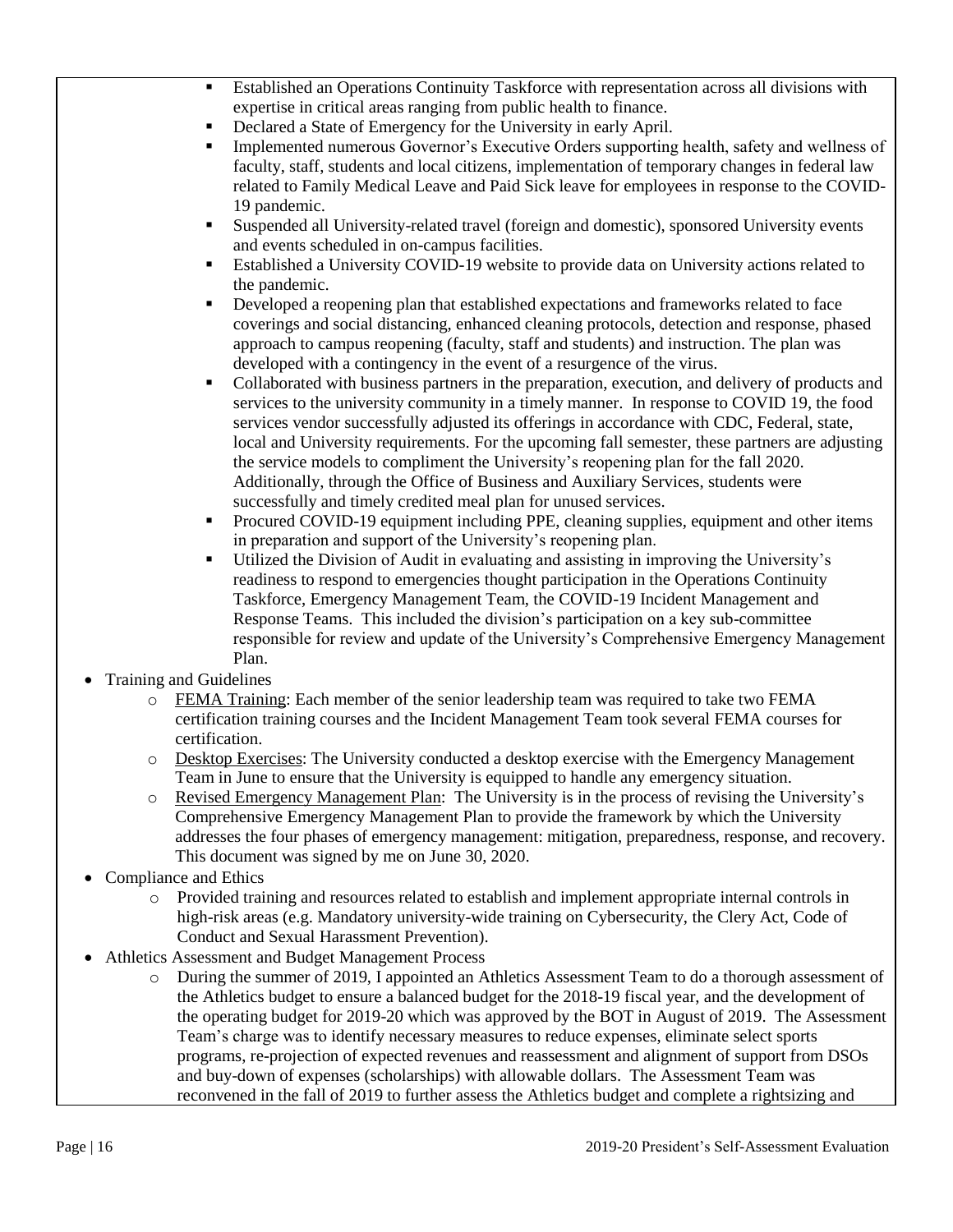realignment of staff. The CFO and Budget Office have continued to provide oversight/monitor athletics budget and ensured transparency through monthly updates to the BOT and the BOG.

- Rebuilding of the Finance and Administration Leadership
	- $\circ$  A major change in the F&A leadership occurred at the end of the 2018-19 fiscal year, with vacancies in the positions of VP for F&A/CFO, Assistant Vice President and Controller, Director for University Budget and an Associate VP for Facilities, Planning, Construction and Safety. The following action occurred:
		- Continued to work with the interim VP for Finance and Administration appointed on June 10, 2019 and other interim finance appointees.
		- **•** The second Interim VP for F&A was hired on August 1, 2019 and served through December 2019. During that period searches were completed for a new University Budget Director (start date in September 2019); a new Assistant VP and Controller (start date in October 2019), a new VP for F&A/CFO (began appointment in January 2020), and the Associate VP for Facilities, Planning, Construction and Safety (start date of January 2020).
		- Worked with the Human Resources department to develop a comprehensive Staff Career Development/ Succession and Replacement Planning process. All information is available on the [FAMU Succession Planning](http://www.famu.edu/index.cfm?hr&SuccessionPlanning) website. The site provides informational materials and guidelines for conducting a succession/replacement planning process.
	- Legal Oversight
		- o Making myself available to the Legal Affairs department in critical moments to avoid potential and/or proposed litigation that could adversely impact the University. As a result, the legal department is able to assist other departments in complying with state and federal compliance guidelines.

| Understanding and ability to stand firm in decisions or to make quick changes, as appropriate |                |                                   |  |                                |  |  |
|-----------------------------------------------------------------------------------------------|----------------|-----------------------------------|--|--------------------------------|--|--|
| <b>Rating:</b>                                                                                | Superior $(5)$ | Above Average $(4)$ Average $(3)$ |  | Below Average $(2)$ Poor $(1)$ |  |  |

As stated earlier, the COVID-19 pandemic has had a major impact on the operations of the University. Since the onset of the pandemic, many decisions regarding the day-to-day operations have to be made quickly. In making these "quick" decisions, I have always made an effort to use the best information available at that time. In some instances, as additional critical information became available; I understood that my initial decision may need to be revised. Examples of quick and fluid decisions made during the pandemic include:

- My initial response was to stop all international travel, but by mid-March it was clear that the pandemic was a real threat to our campus. In a matter of days, I moved all University classes to an online platform (remote learning) and faculty, staff and administrators were directed to begin to perform their jobs through telecommuting. This was an instance where the situation was fluid and as more information became readily available on a daily, I had to make timely and critical decision to protect all stakeholders.
- Extension of remote instruction through the summer 2020 semester, including cancelling all summer programs and limiting the number of on-campus students residing in residential facilities.
- Actions taken based on a 2020 benchmarking study conducted by Collegiate Sports Partners where it determined that FAMU would be best served both financially and athletically by moving its membership from the Mid-Eastern Athletic Conference (MEAC) to the Southwestern Athletic Conference (SWAC). The results of this study were presented to and approved by the BOT in June 2020.

# **Organizational Management**

## How effective is the President in **Organizational Management**?

| Builds and oversees a highly-effective leadership team that takes responsibility, sets and achieves goals that advance |                |                                     |  |                                |  |  |
|------------------------------------------------------------------------------------------------------------------------|----------------|-------------------------------------|--|--------------------------------|--|--|
| the University's mission                                                                                               |                |                                     |  |                                |  |  |
| <b>Rating:</b>                                                                                                         | Superior $(5)$ | Above Average $(4)$   Average $(3)$ |  | Below Average $(2)$ Poor $(1)$ |  |  |
| Several high-level administrative hires were made in the past year, to include:                                        |                |                                     |  |                                |  |  |
| • CFO: A national search was conducted to hire a new CFO.                                                              |                |                                     |  |                                |  |  |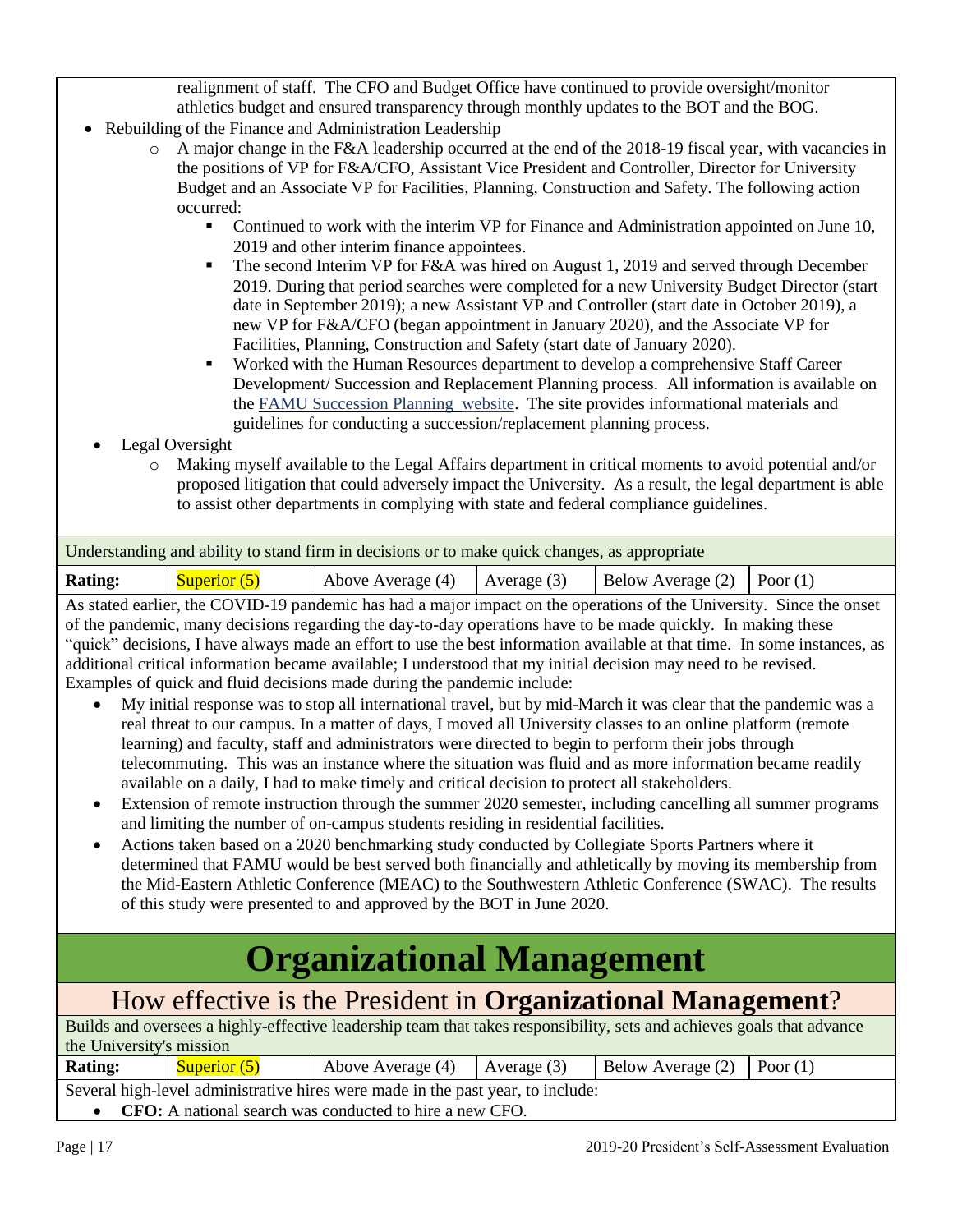- **Academic Deans**: National searches were conducted to hire new deans in Nursing and Law.
- **Title III**: A national search was conducted to hire a new Executive Director for the Title III program.
- **VP for Research**: A national search was conducted to hire a new Vice President for Research.
- **VP for Athletics**: A search was conducted to hire a new Athletic Director.

Additionally, I actively solicited and embraced the advice of the senior leadership team in decisions involving the recruitment and appointment of senior leadership team members. I engaged the Division of Audit to serve as a key contributor in assisting with the transition and rebuilding of both the finance and athletics leadership teams. The Division served as an independent source of information and knowledge transfer to both interim and permanent appointed leadership team members.

In support of the University's Strategic Plan Strategic Priority #5 – Building a First-Class Business Infrastructure, the Office of Human Resources continued implementing career development and succession planning for critical positions at the Director through the VP levels. The Career Development/Succession and Replacement Planning process is available on the [Human Resources website.](http://www.famu.edu/index.cfm?hr&SuccessionPlanning)

Maintains a culture of compliance and accountability by holding others to the highest standard of professional and ethical responsibility

| <b>Rating:</b> | <b>Superior</b> (5 | Above Average $(4)$   Average $(3)$ | Below Average $(2)$ Poor $(1)$ |  |
|----------------|--------------------|-------------------------------------|--------------------------------|--|
| ___            |                    |                                     |                                |  |

Under my leadership, to ensure compliance, I constantly encourage and mandate that the Office of Legal, Office of Compliance, Risk Management and Audit, Affairs and all administrative compliance departments work together to ensure that the University and applicable departments and units adhere to local, state and federal requirements, laws and policies. Specifically, the Office of Legal Affairs, Compliance and Audit have performed their separate functions and have coordinated their activities and investigations to address different aspects of internal investigations or policy developments that affect functions and responsibilities of each department. Under my leadership, the Offices of Compliance and Audit consult with the Division of Legal Affairs when there are attendant legal issues to internal investigations or university concerns. My goal as president is to respond promptly and timely to contract management issues and is readily available to execute all pending contracts. Examples of actions to demonstrate my availability include:

- Addressed urgent contractual matters that were instrumental in ensuring a timely opening of the Bragg Stadium COVID-19 testing site and other related contracts.
- Provided the Division of Legal Affairs and the Department of Athletics with feedback on contractual issues related to the University exiting from the MEAC to developing multi-year contracts for the Athletic Director and athletic coaches as well as key athletic competition agreements.
- Provided support in the development and implementation of University policies and regulations on key areas impacting higher education and approved a policy development regulation to assist personnel in completing such tasks.
- Supported the development, growth, and autonomy of an effective Division of Audit with the responsibility of oversight of compliance with the highest level of ethical and professional standards to provide independent and objective audits, advisories, investigations, and technical assistance in many areas.
- Established a culture of expecting senior leaders to request and receive information from the Division of Audit in support of management decision making including: technical advice in transitioning the financial and athletics' management teams; review of improper auxiliary transfers; NCAA compliance matters; construction; Performance-Based Funding data integrity; Athletics budget analysis; adoption of Enterprise Risk Management concepts; adoption of an internal controls framework; CARES Act; and Emergency Management.
- Supported the Office of Compliance and Ethics in efforts, such as:
	- o Conducted an annual risk assessment that utilizes surveys and the Enterprise Compliance Committee in assisting University units to detect weaknesses and place targeted focus on these areas.
	- Performed spot checks in which specific elements are measured to verify continued compliance.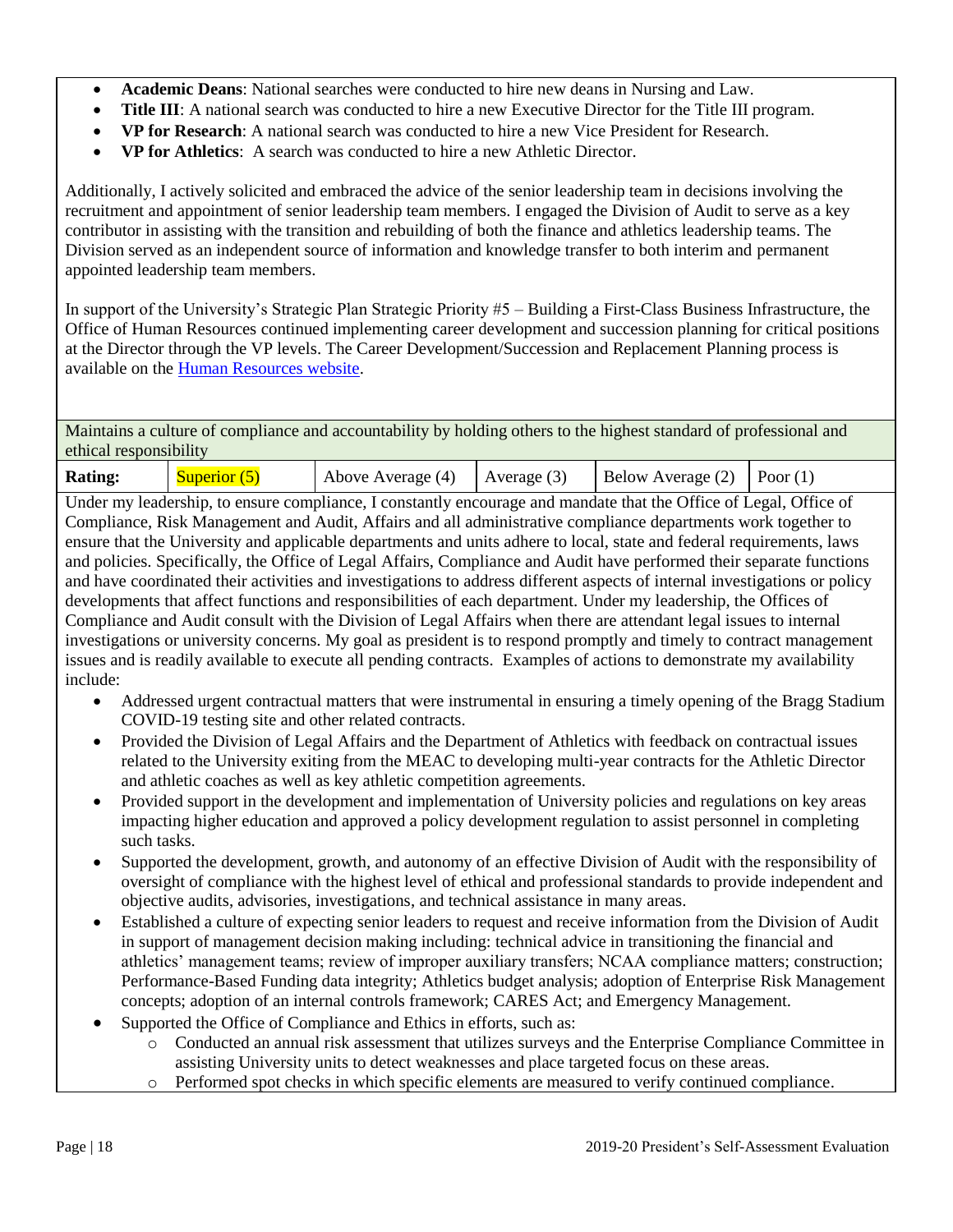- o Reported gaps in compliance to management at an appropriate level, providing the information needed to address the matter. Discussions were held at the Enterprise Compliance Committee level to assist in evaluating whether the proposed corrective action will correct the identified gaps.
- o Conducted investigations to determine compliance with laws, regulations, policies, and procedures
- o Providing advisory services regarding compliance.
- o Facilitated online mandatory training for all employees regarding the following core areas: Code of Conduct, Cybersecurity, Sexual Harassment Prevention, and the Clery Act Awareness.
- Strategic and recurring meetings have been facilitated between Athletics and the Finance and Administration Division to ensure proper financial reporting related to Athletics.
- Ongoing meetings and collaboration with the Divisions of Finance and Administration and Audit to ensure that corrective action plans related to internal and external audits are addressed and fully implemented.

Sets clear priorities and holds people accountable to outcomes, timelines, and checkpoints; follows up to ensure successful completion of objectives

| Below Average $(2)$ Poor $(1)$<br><b>Rating:</b><br>Above Average $(4)$ Average $(3)$<br>Superior (5) |  |
|-------------------------------------------------------------------------------------------------------|--|
|-------------------------------------------------------------------------------------------------------|--|

I have worked over the past year, collectively with my leadership team, to collect and analyze data to monitor and target areas of where improvements are needed to meet established institutional goals. Example of these efforts are listed below:

- Implemented unit-level goals and action plans. Each college/school is required to provide projected goals for each metric defined in its academic scorecard.
- The Senior Leadership team met (and continues to meet) weekly to strategize, hear updates on the status of the University's goals, and ensure focus was tied to my goals and our strategic priorities. Discussions included strategies regarding pressing issues that affected our students and the University generally, such as student success outcomes, student debt, licensure passage rates and faculty workload. The team also had regular individual meetings with me to discuss matters regarding their specific areas of oversight.
- Development of academic dashboards and scorecards to drill down to the academic degree program level.
- The monitoring of the COVID-19 crisis, to include:
	- o Reopening plan within the fixed timelines.
	- o Communications to faculty, students, staff, alumni, parents and other stakeholders.
- The inaugural "FAMU Assessment Day" was held in November 2019. This day of collaboration was a conference-style event focused around how individual units are conducting assessment and participating in continuous improvement initiatives in our academic and administrative support units.

## **Financial Management (Fiscal Responsibility and Fundraising)**

### **Sub-factor 1: Fiscal Management**

### *How effective is the President in Fiscal Administration?*

| Takes a long-term, data-driven approach to financial management that ensures the long-term viability of the university |                |                                                          |  |  |  |
|------------------------------------------------------------------------------------------------------------------------|----------------|----------------------------------------------------------|--|--|--|
| <b>Rating:</b>                                                                                                         | Superior $(5)$ | Above Average (4) Average (3) Below Average (2) Poor (1) |  |  |  |

Through the University Budget Council, a new Budget Model was created to provide an impactful process to distribute the funding to all E&G departments that aligns with the Performance Based Funding Metrics, President's Goal and the Strategic Plan. The charge of the council was to ensure that the allocation and expenditure of each dollar spend was in alignment with every student, directly or indirectly. The 2019-20 budget council was reorganized to have the Provost and CFO serve as co-chairs of the council. Examples of the impact of this structure include:

- Commitment as president to achieving a balanced budget and building surplus funds to help grow unrestricted net assets.
- Instituted a Strategic Budgeting Process to focus on performance improvement.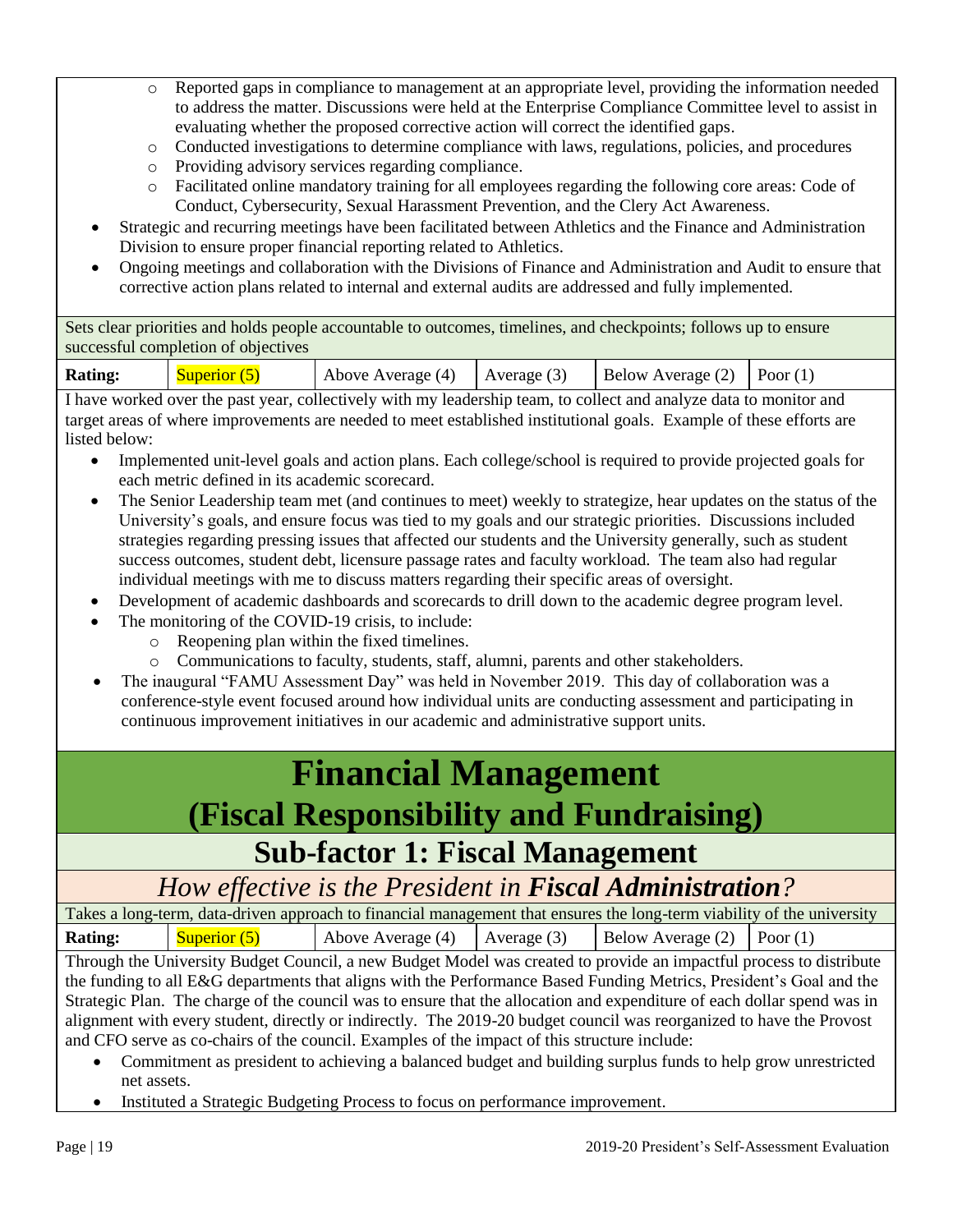• Charged the CFO and Provost with monitoring all hiring and filling of vacant positions. The process resulted in vacancy savings and should create positive surpluses across all funds. This is inclusive of Athletics, which had its second year of a balanced budget in FY2020.

Drives efficiencies and evidences sound management practices to carefully and effectively control and provide oversight of expenditures (includes: development of a budget model, create operating balances, clear audits, etc.) **Rating:** Superior (5) Above Average (4) Average (3) Below Average (2) Poor (1)

Through the University Budget Council, a new budget model was developed to improve efficiency and control by allocating to the institution priorities to reduce the cost of expenditures. Also, through my leadership provided the University direction to increase the effectiveness and efficiency of the University's operations and business processes which included a two-tier review of all manual transactions, Quarterly Budget Review of expenses and revenue, an allocated percentage for reserves to cover unforeseen emergencies, and assisted in the managing of the Athletics department budget.

In continuing to maintain sound management practices, the University has strengthened its internal controls in various areas to ensure compliance and fiscal integrity. Examples include:

- Transfer of funds were address to ensure compliance. Transfers made to Athletics are now reviewed and were approved at the executive level.
- Regularly scheduled meetings were established to collaborate with key Finance and Athletics staff to ensure proper recording of revenue and expenditures and compliance with State statute and NCAA regulations.

The University utilized the State University System's Shared Initiatives Program that allows all institutions within the SUS to capitalize on purchases made from a specific group of suppliers. These suppliers provide best pricing and capitalize on volume while the institutions avoid making purchases at a higher rate. Reports for these shared savings or cost avoidances are reported quarterly to the Board of Governors.

## **Sub-factor 2: Fundraising**

### *How effective is the President in Fundraising?*

Develops an infrastructure of personnel and resources to support a strategic fundraising framework

| <b>Rating:</b><br>Below Average $(2)$ Poor $(1)$<br>$\Delta$ bove Average $(4)$ Average $(3)$<br>Superior $(5)$ |
|-----------------------------------------------------------------------------------------------------------------|
|-----------------------------------------------------------------------------------------------------------------|

Based on data comparing the FAMU's fundraising framework to other institution's advancement organizations, the FAMU Division of University Advancement is not ideally staffed to meet the fundraising goal of \$12M+ annually. With the personnel and resource infrastructure provided, the Division of University developed a team-based approach to fundraising in 2019-20. Based on these findings, the VP and I developed a fundraising strategy that provided training and plug-and-play mechanisms to support the fundraising efforts. These strategies included other units, such as Athletics, the colleges and schools, and the Division of Student Affairs. Some examples of the team-based plug-andplay fundraising mechanisms included the text-to-give codes for each unit, the 1887 Strikes Day of Giving Campaign, the Grad Give Back, among others.

Other strategies this year implemented to strengthen the fundraising efforts included:

- Transparency in Fundraising Through the VP of Advancement, we are able to share fundraising achievements by categories (total raised, new cash raised, planned gifts raised, pledges raised, and pledge collections) with everyone in all settings in an effort to solicit donations for scholarships, research, and other FAMU Rising programmatic initiatives. Examples include:
	- o The publishing of annual donor rolls (with the donor's permission) was reinstituted to acknowledge and thank individuals, other foundation, and corporate donors.
	- o The Foundation's audited financial statements are posted on the website as well as submitted to state auditors and the IRS as required by law.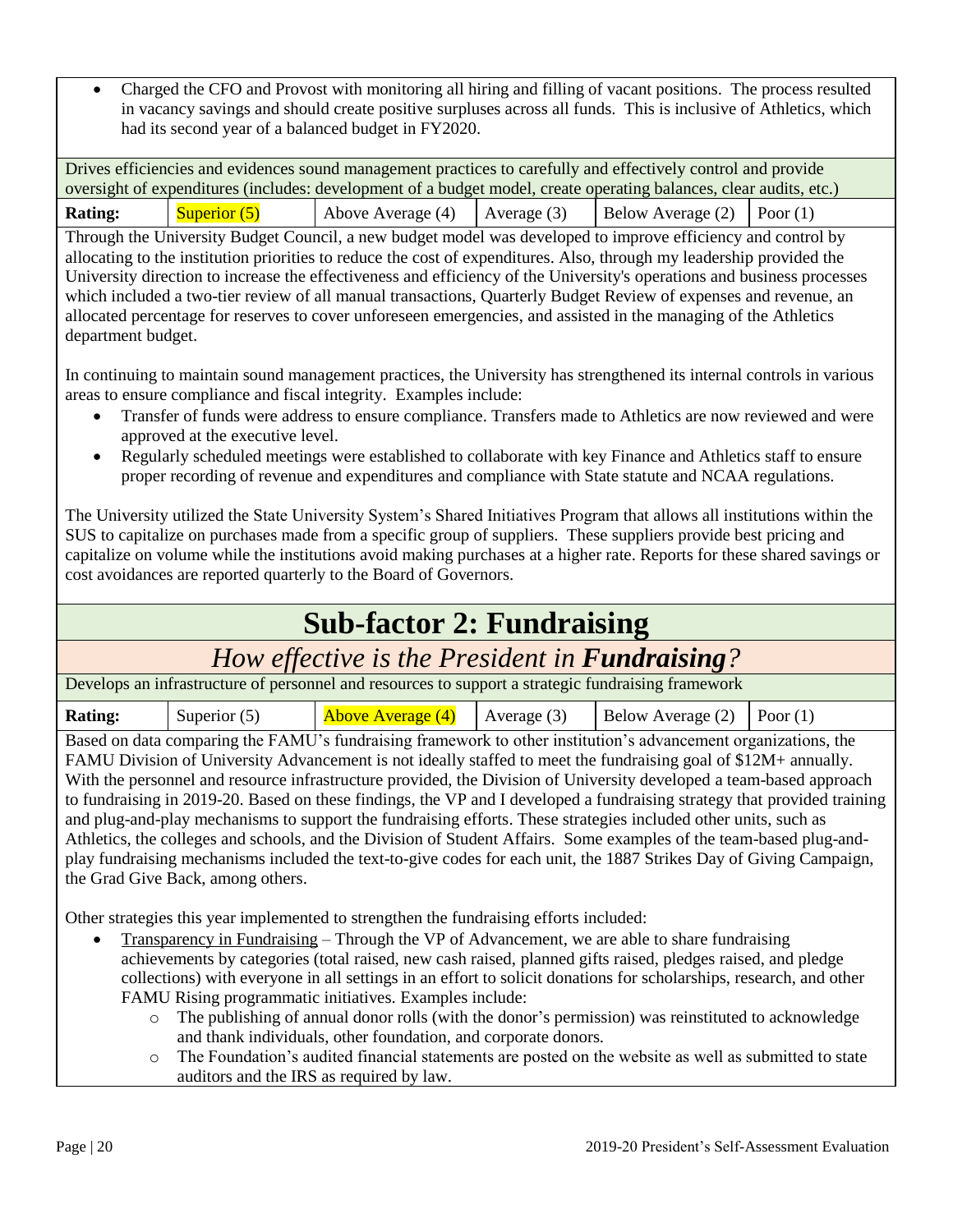- Build Relationships with Major Donors I, along with the VP of UA and UA gift officers, met with major donors (in person and via conference calls) during and after the donation process. I remain actively engaged in thanking and celebrating donors for their contributions with donors after gifts have been received.
- Inform and Engage the Board Updates of fundraising initiatives and progress are provided to the Board at least on a quarterly basis. Additionally, I have engaged the Board members by working with them to identify and build relationships with prospective donors and asked Board members to donate to scholarships, Athletics, and other *FAMU Rising* initiatives.

Builds strong relationships with donors and actively seeks an increased level of contributions required to support the institution

| <b>Rating:</b> | Superior (5) | Above Average $(4)$ Average $(3)$ | Below Average $(2)$ Poor $(1)$ |  |
|----------------|--------------|-----------------------------------|--------------------------------|--|
|                |              |                                   |                                |  |

I have worked to actively engage donors and prospective donors to support the University and to strengthen and enhance the University's fundraising infrastructure. Below are examples of some of the in-person and virtual visits, speaking engagements, and fundraising outreach efforts with these very important stakeholder groups. Examples include:

- Fundraising
	- o Weekend of Rededication, Tallahassee, FL
	- o FAMU NAA Awards program & Nationwide Membership Drive, Virtual
	- o FAMU METRO Atlanta Alumni Chapter Membership Drive, Virtual
	- o FAMU Foundation Virtual Meeting, Virtual
	- o #1887 Strikes Fundraising Campaign, Virtual
	- o FAMU NAA Polk County Chapter Scholarship Gala, Lakeland, FL
	- o FAMU Rising Engagement: College of Law, Orlando, FL
	- o FAMU Advancement Endowment Ceremony, Tallahassee, FL
	- o Donor Appreciation Mixer, Tallahassee, FL
	- o FAMU NAA North East Region Conference, New York, NY
- **Athletics** 
	- o FAMU Rattler Booster Kickoff Luncheon, Tallahassee, FL
	- o Houston Rattlers Welcome (Willienium Fundraising Tour, Houston, TX)
	- o Dallas Alumni Welcome (Willienium Fundraising Tour, Dallas, TX)
	- o MEAC Alumni Directors Meeting, Norfolk, VA
	- o FAMU Athletics MEAC/SWAC Transition, Virtual
	- o MEAC Alumni Hall of FAME Recognition, Norfolk, VA
	- o FAMU Football Celebration of Champions, Tallahassee, FL
	- o Rattler F Club Dinner, Orlando, FL
	- o Florida Classic Legacy Awards, Orlando, FL
	- o Athletic Fundraising Meet and Greet Valquez Family, Tallahassee, FL
	- o FAMU Sports Legends Hall of Fame Banquet, Tallahassee, FL
	- o Redesign of the Athletics Department's website which tripled its social media following increased brand standards and awareness and provided simple methods of engagement and giving. (Rattler Athletic Fund & Cash App).

| Facilitates developing relationships that bring grants to the university from governmental and private-sector entities |                |                                                                                  |  |  |  |
|------------------------------------------------------------------------------------------------------------------------|----------------|----------------------------------------------------------------------------------|--|--|--|
| <b>Rating:</b>                                                                                                         | Superior $(5)$ | Above Average (4) $\vert$ Average (3) $\vert$ Below Average (2) $\vert$ Poor (1) |  |  |  |

I, along with the University Advancement team members, engaged with many with corporate and community partners regarding workforce needs and employment opportunities through the FAMU Industry Cluster meetings, corporate visits to campus, and various off-site meetings. Several examples included members of Enterprise Florida, members of the Tallahassee Chamber of Commerce, members of the FAMU Industry Cluster, Fifth Third Bank and many other corporate partners.

Following the release of the U.S. President's fiscal year (FY) 2021 proposed budget, I, along with the FAMU governmental relations team, worked with our Washington Advocate on timely submission of programmatic funding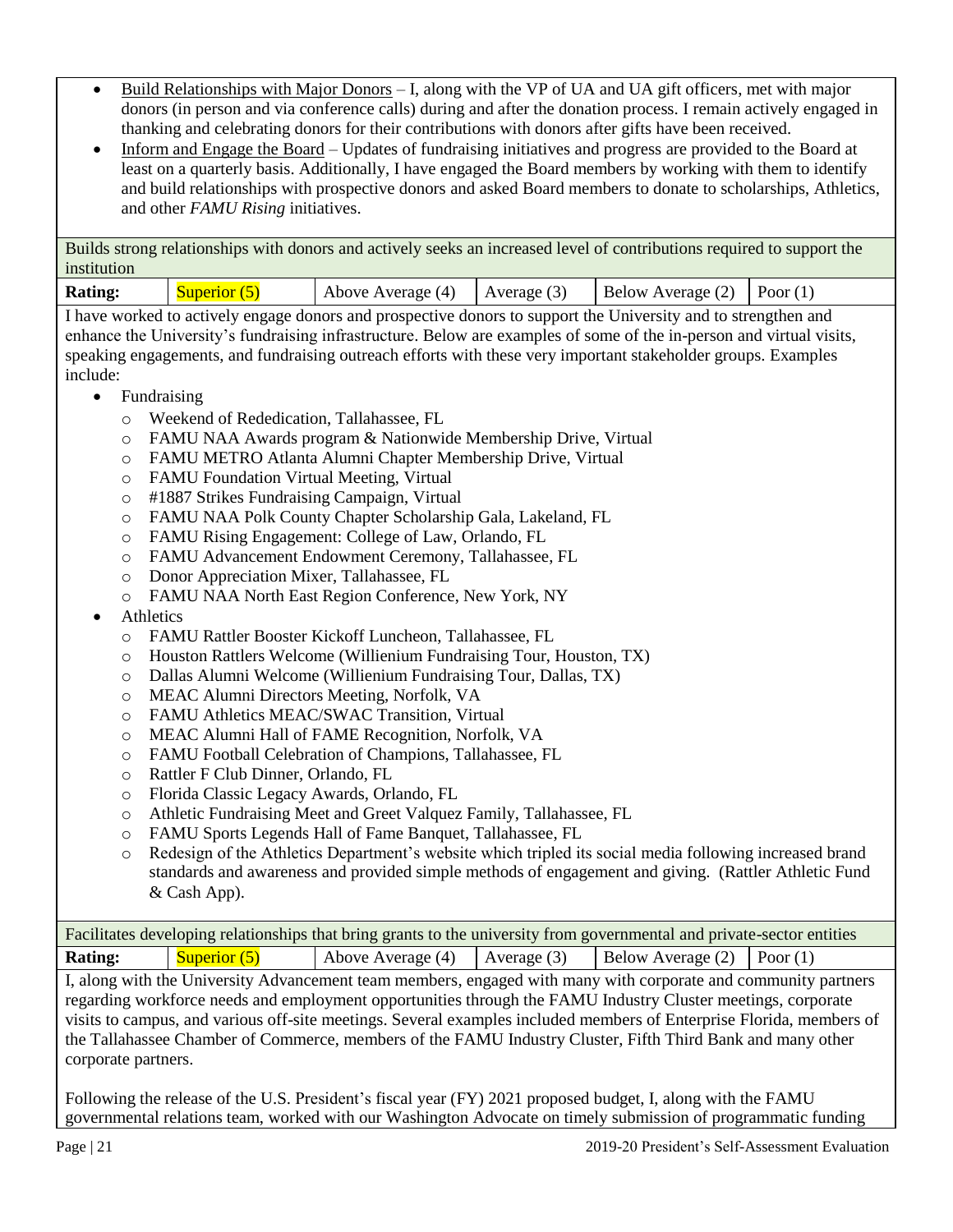requests to the Leon County Congressional Delegation. With the current moratorium on Congressionally directed spending, it was important to advocate for resources for federal agencies that can potentially award grants to the University. In further support of these programmatic funding requests, we worked with our Washington Advocate to draft and submit public witness testimony to the pertinent Appropriations Subcommittees. The federal agencies and programs of most interest to FAMU included:

- o National Science Foundation Education Programs;
- o USDA National Institute of Food and Agriculture, Land-Grant Universities Programs;
- o National Institutes of Health Research Centers in Minority Institutions;
- o Department of Education Historically Black Colleges and Universities Programs;
- o Department of Education Historically Black College and University Capital Financing Program;
- o Department of Education Pell Grant Program;
- o HRSA Health Careers Opportunity Program;
- o NOAA Education Partnership Program with Minority-Serving Institutions;
- o NOAA National Sea Grant College Program; and
- o Historic Preservation Fund Grants to Historically Black Colleges and Universities.

# **Communication**

## *How effective is the President in Communication?*

Is a sincere and earnest communicator who wins hearts and minds of audiences through painting a compelling future vision for the university

| Above Average (4) $\vert$ Average (3) $\vert$ Below Average (2) $\vert$ Poor (1)<br><b>Rating:</b><br>Superior $(5)$ |  |
|----------------------------------------------------------------------------------------------------------------------|--|
|----------------------------------------------------------------------------------------------------------------------|--|

My management style has always been to be "an informative leader" or viewed as one who communicates constantly with the constituents of the University. At the beginning of each year during the Faculty Preplanning Conference, I provide an update to the faculty on the status of the University. Additionally, I met with members of the faculty union through consultation meetings several times during the year to address issues affecting the faculty. I also regularly attend Faculty Senate meetings to discuss matters affecting the University with the faculty. The faculty literally have a seat at the table, as two Faculty Senate members sit on my leadership team to ensure that there is shared governance. Other actions that demonstrate me as an informative leader include:

- Launched "*Striking from the Top*" bi-weekly newsletter in October 2019. Each newsletter highlights a strategic priority spotlight that focuses on news that represents a strategic priority. This newsletter is delivered to more than 11,000 stakeholders including faculty, staff, student, alumni, BOT, community partners, and legislators.
- Engaged on social media. For example, on Twitter, I have more than 1,700 followers.
- Launched Instagram account to coincide with the Annual Day of Giving campaign, now with more than 1,000 followers.
- Delivered as needed video, including ones that shared plans for the university to continue with remote instruction.

| Effectively communicates how external forces drive internal changes                                             |              |                                     |  |                                  |  |
|-----------------------------------------------------------------------------------------------------------------|--------------|-------------------------------------|--|----------------------------------|--|
| <b>Rating:</b>                                                                                                  | Superior (5) | Above Average $(4)$   Average $(3)$ |  | Below Average $(2)$   Poor $(1)$ |  |
| In 2019-20, I participated in various forums, conferences, panels, meetings and other engagements regarding how |              |                                     |  |                                  |  |

external forces drive internal changes. These engagements included:

- Continued to serve on the national STEM advisory panel created to encourage U.S. scientific and technological innovations in education. This appointment was by the National Science Foundation (NSF)**,** in consultation with the U.S Department of Education**,** NASA and the National Oceanic and Atmospheric Administration (NOAA).
- Participated in HBCU Roundtable with FCC Commissioner and other HBCU Presidents to discuss the state of connectivity in the age of the COVID-19 pandemic.
- Served as a guest on MSNBC to communicate COVID-19's impact on HBCUs.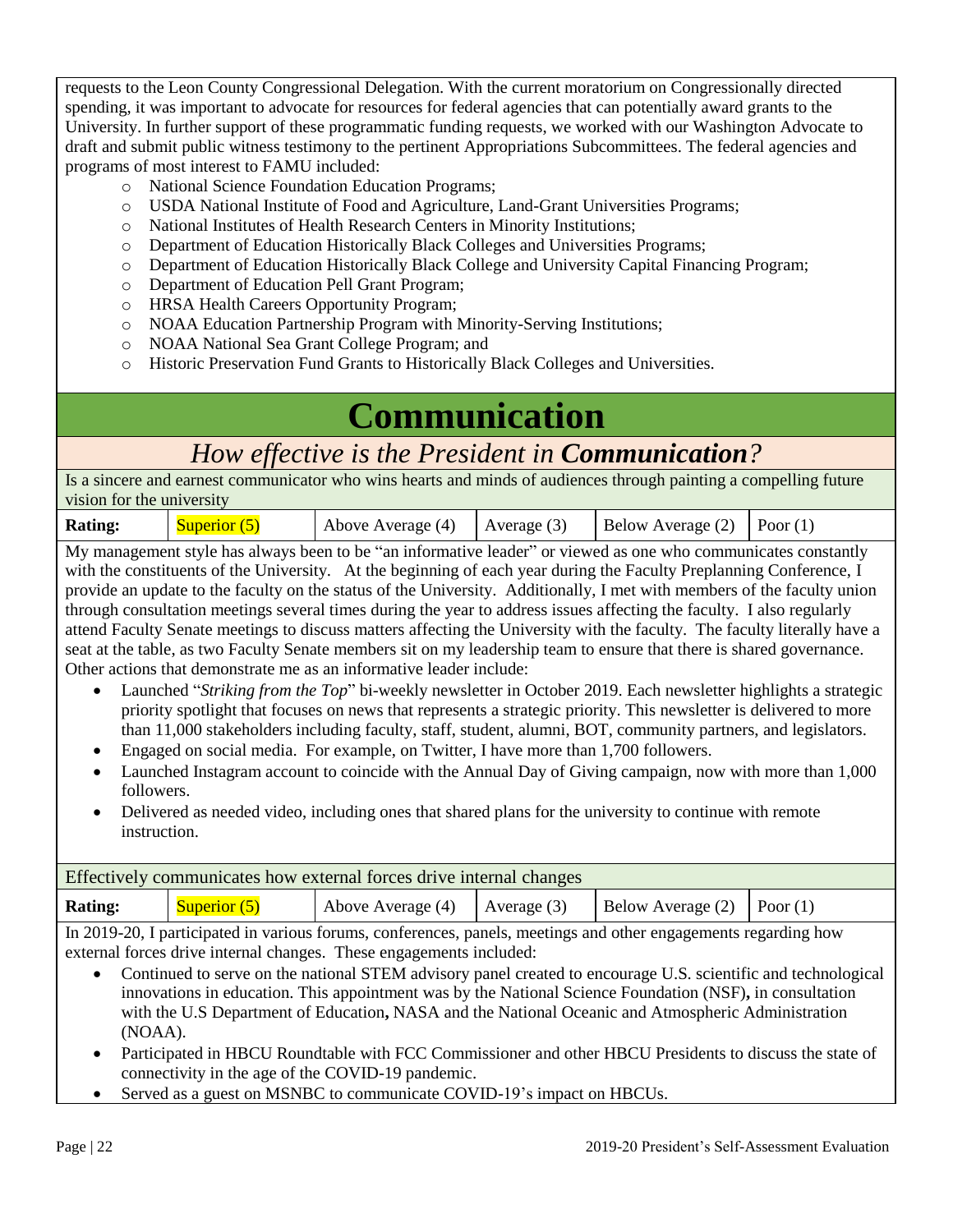- Participated in the fourth annual HCBU Fly-In, Washington DC. The event featured serious discussions among the panelists on financial literacy, rebuilding our communities; fixing failing schools, and advancing the future of young African Americans.
- Participated as a panelist during the Florida Black Caucus HBCU Event, Orlando, FL
- Led discussions with other HBCU Presidents about how their Universities are preparing the next generation of Black innovators at the National HBCU Braintrust.
- Held several engagements with corporate and community partners regarding workforce needs and employment opportunities were held. Several examples include members of Enterprise Florida, members of the Tallahassee Chamber of Commerce, members of the FAMU Industry Cluster, Fifth Third Bank and many other corporate partners.
- Collaborated with the NCAA and the MEAC officials to consistently monitor the athletic landscape in regards to operations and ongoing compliance with rules and regulations.
- Championed FAMU's move to a new athletic conference based on the financial restraints that are placed upon low resource HBCUs.
- Provided regular updates to the BOT and the FAMU community on any issues that may impact the University.
- Championed the academic affairs unit to communicate daily, weekly and monthly updates via emails and newsletters on key activities and achievements in the academic programs.
- Provided direct email communications to the BOT on key accreditation actions and decisions by the various accrediting agencies.
- Garnered partnerships to meet the unique needs of FAMU's student body and stressed the need for the University to consider the needs of and challenges affecting the student body, faculty, and staff. One example is the partnering with Leon County Supervisor of Elections to offer a voting site on the main campus.
- Participated in TMH Coronavirus Safety Campaign and received more than 18,000 views on the video.
- COVID-19 crisis: Successfully set up a COVID-19 Testing Site at Bragg Stadium in partnership with Bond Clinic, the Florida Department of Health and several others in only a two-week time period.
- COVID-19 website and town halls have provided the campus and wider community information and updates on how FAMU is handling and responding to this pandemic.
- Hosted Second Harvest of the Big Bend's weekly emergency food distribution at Bragg Memorial Stadium. More than 1,100 food kits were distributed.
- Donated supplies to local health organizations to help combat coronavirus.
- Collaborated with national postsecondary education associations, including participation in Washington fly-ins and bi-partisan Congressional support, which ultimately yielded enactment of the Fostering Undergraduate Talent by Unlocking Resources for Education (FUTURE) Act in December 2019. The FUTURE Act provides \$2.55 billion in permanent funding for HBCUs, PBIs, and MSIs over the next ten years. This federal support will allow FAMU to continue and sustain our healthcare simulation laboratory, online courses in STEM disciplines, innovative curricula, and research facilities that benefit faculty, students and community stakeholders. The FUTURE ACT also made long-awaited improvements to the Free Application for Federal Student Aid (FAFSA) form and application process.
- Collaboration with the HBCU Congressional Caucus, Leon County Congressional Delegation and other strategic outreach helped to facilitate dedicated HBCU funding via Title III with an allocation of \$26.3 million to the University with the enactment of the Coronavirus Aid, Relief, and Economic Security (CARES) Act**.** We are currently engaged in a similar effort for the next phase of stimulus funding.
- Authored two LBR OPEDs, which were covered by the *Tallahassee Democrat* and *Tampa Bay Times*.
- Participated in Thurgood Marshall College Fund Washington Fly-In for HBCU presidents in February 2020, which included briefings with Senators, House Education and Labor Committee Chair, HBCU Congressional Caucus Chair as well as presentations on the 2020 Census and HBCU Capital Financing Program.
- FAMU Marching 100 performed at the Black History Month Reception at the Governor's Mansion along with choral ensembles from Bethune Cookman University, Florida Memorial University and Edward Waters College. It was the first time all four HBCUs were represented at the Governor's Mansion.
- Coordinated with the Department of Children & Families Secretary to expand internship opportunities for the College of Social Sciences, Arts and Humanities.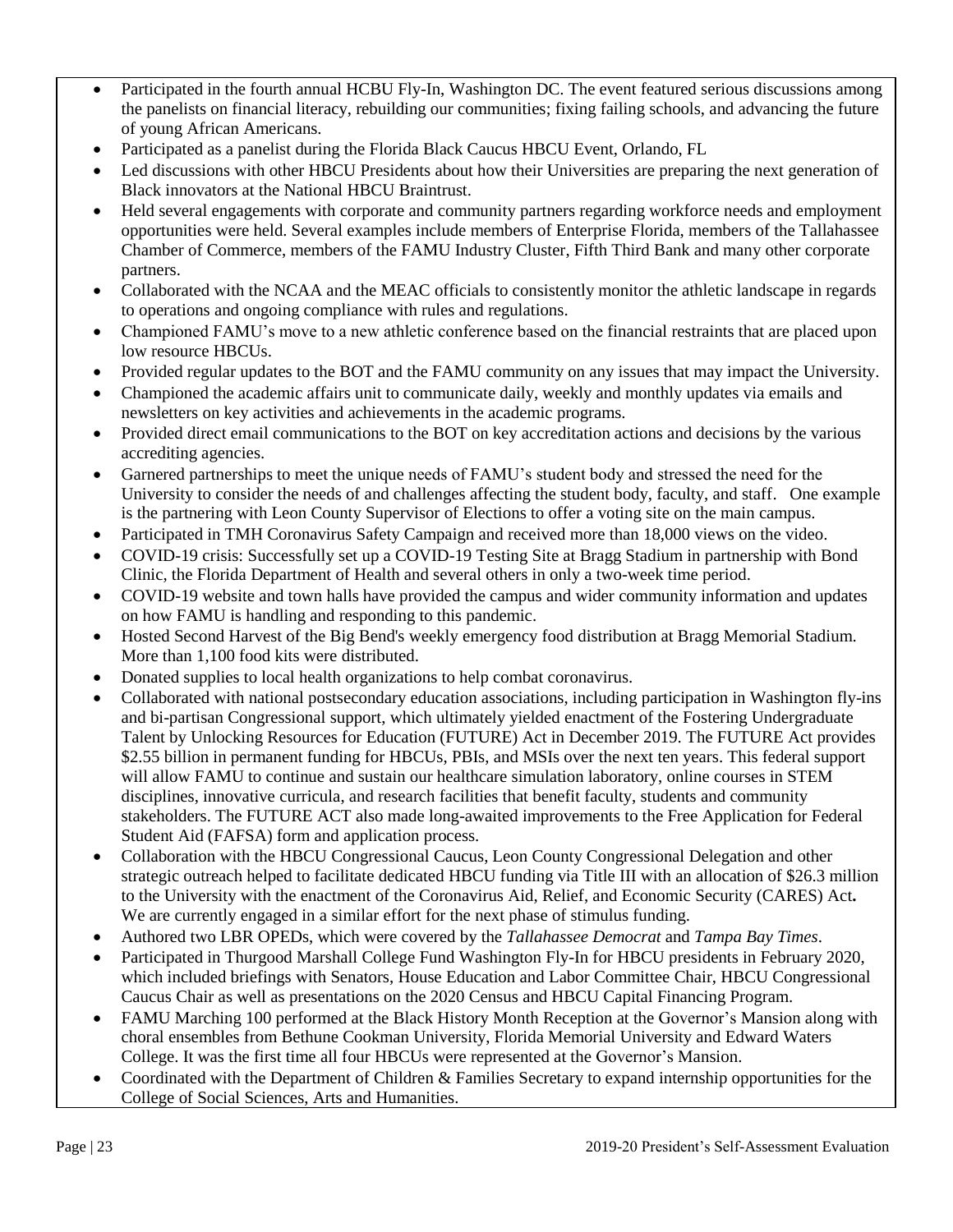• Participated in the HBCU Presidents' Roundtable, *The State of Connectivity in the Age of the COVID-19 Pandemic,* on May 4, 2020, at the invitation of FCC Commissioner. The roundtable focused on what the pandemic means to the future of HBCUs and what would be needed by Congress and the FCC to ensure students continue their academic advancement and that HBCUs can remain pillars of the African American community.

Encourages communication from multiple stakeholders that creates an inclusive and collaborative culture, including faculty, staff, students, alumni and external stakeholders

| <b>Rating:</b> | Superior (5) | Above Average (4) |
|----------------|--------------|-------------------|
|                |              |                   |

Average (3)  $\vert$  Below Average (2)  $\vert$  Poor (1)

As president, my goal is to build a positive relationship through open communication with external groups and agencies including the BOT, BOG, Chancellor's office, faculty, students, staff, alumni, community, civic and business leaders, media and other key stakeholders. Examples include:

- **Faculty and Staff:** I engaged directly with faculty in a variety of ways to solicit feedback and foster a culture of shared governance and efforts to unify the campus community through initiatives focused on customer service:
	- o State of the University Address: I delivered two addresses to the faculty and staff this past year on the state of the university (fall and spring). These sessions included Q&A sessions.
	- o Faculty Senate Meetings: I attended the monthly senate meetings to provide updates and address questions.
	- o Faculty Town Halls on COVID-19: I conducted two faculty and staff town halls in recent months to address their questions and keep them abreast of university developments.
	- o Senior Leadership Team: Two faculty representatives serve on my leadership team to enable direct communication of faculty issues.
	- o Council of Academic Deans: Two faculty representatives serve on the Provost's Council of Academic Deans.
	- o Consultative Sessions with Faculty Union: I met with the union leadership throughout the year to solicit feedback and address questions on topics of interest to the union membership.
	- o Succession Planning Initiative: **<http://www.famu.edu/index.cfm?hr&SuccessionPlanning> –** Worked with the Human Resources department to develop a comprehensive staff career development/ succession and replacement planning process.
	- o Diversity and Inclusion Initiative **<https://www.famu.edu/index.cfm?hr&DiversityandInclusion> -** To better inform our Diversity and Inclusion initiative, the Human Resources department administered a Diversity and Inclusion Survey assessing the University's culture, workplace climate and inclusiveness. Results will inform decision making and action planning for the University's Diversity and Inclusion Council and Subcommittees.

#### • **Students:** As a continued practice, my goal is to ensure students are included to ensure they are receiving an educational experience that is of quality, access, affordability and inclusion. *Examples include:*

- o My transparent and inclusive leadership with open lines of communication through regular meetings with SGA Leadership, attending campus events, engaging students during convocations, state of the university address.
- o My visits to the main cafeteria every Wednesday to have lunch with the students, which provided an opportunity for students to share the student experience in an informal manner.
- o My invitation to have students accompany me and members of the Governmental Relations Team to the Capitol to provide their perspective on the need to fund 2020 budget requests.
- o Inclusion of students in an evening of dialogue during a meeting with members of the Florida Black Caucus at the President's House. Members heard, from a student perspective, how their fellow students benefited from appropriated funds.
- o Inclusion of students in recruitment tours, which included the FAMU Connection, student leaders, faculty and staff and administrators with high school students in Jacksonville, Tampa and Orlando FL, as well as Atlanta and Macon, GA.
- o Efforts to assist with our goal to provide a living environment that's aesthetically pleasing to our students and for our students and parents to find the residential dorms clean, presentable, functional and well-maintained, regardless of their ages.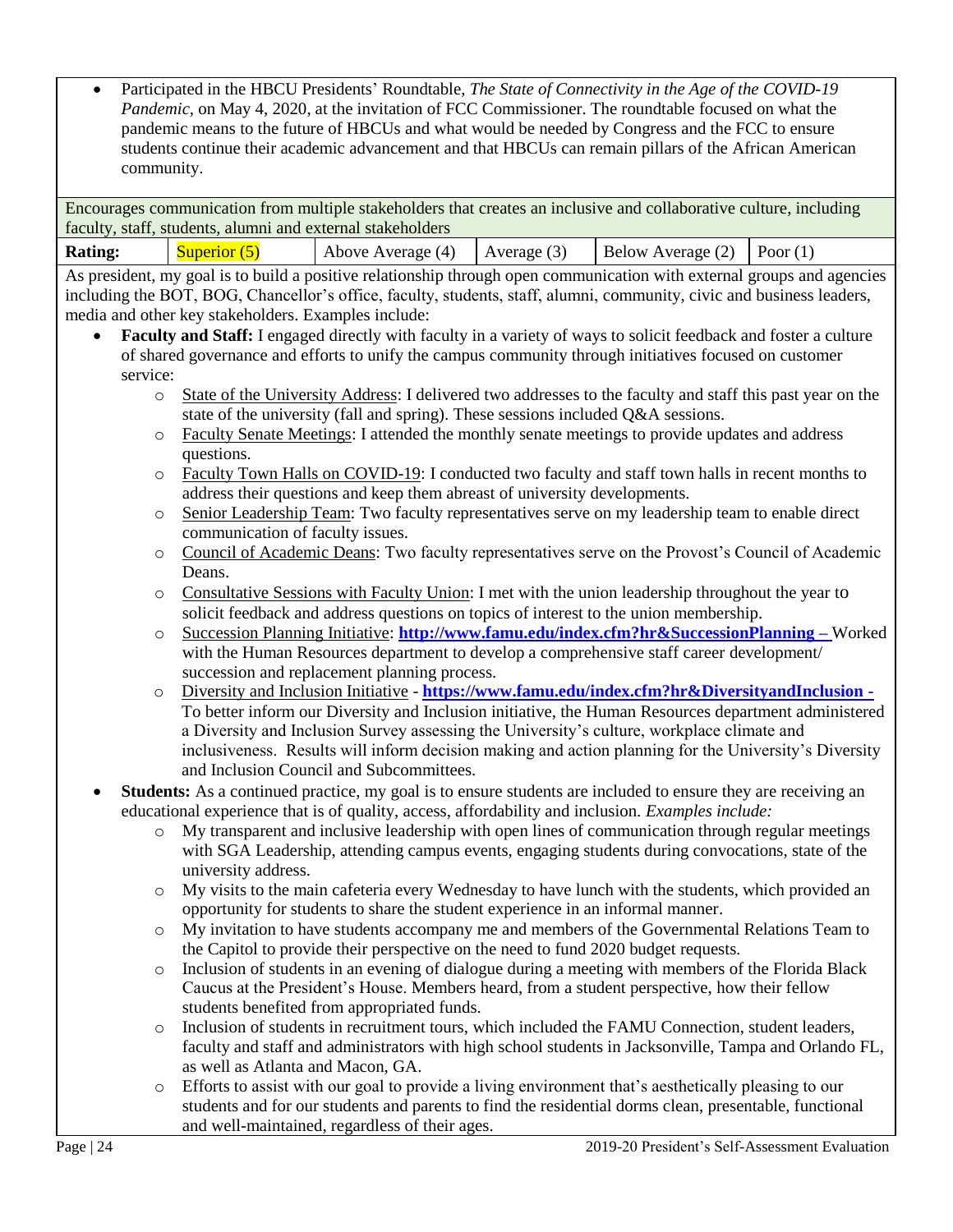#### • **Boards, Alumni and other Stakeholders:**

- o Empowered and encouraged senior staff to converse with the BOT regarding issues that need their approval.
- o Maintained positive and effective relationships with the BOG, the Chancellor and his staff, along with my colleagues within the SUS Council of Presidents. Chair Lawson and I have attended several meetings with the Board of Governors chairs Ned Lautenbach and Syd Kitson, Chancellor Criser to discuss issues that affect the achievement of our goals, particularly student success metrics.
- o Several times throughout the year I attended the 220 Club luncheons, where I was able to have an open dialogue with its members.
- o Shared vision of the University with members of the Rotary Club and interacted with its members.
- o Ensured FAMU's consistent presence at the State Capitol before and during the 2020 Legislative session. Extended the participation of the BOT and alumni. Hosted legislators on campus.
- o Hosted a toy drive for the Tallahassee community during the Christmas season, including a successful internal initiative to obtain new bicycles and helmets for children.
- o Sponsored the Harambee Festival at Cascades Park, which attracted thousands for the kind of cultural experience for which FAMU is well known.
- o The University's Campus Master Plan adoption, representatives from FAMU, Blueprint Intergovernmental Agency (BPIA), and the Tallahassee-Leon County Planning Department (TLCPD) engaged in a series of meetings to evaluate collaborative opportunities. While initially envisioned within their respective organizations, the projects identified shared goals of economic development, multi-modal transportation, and placemaking - all critical initiatives in our community.

# **Relations**

## **(Internal and External and Board and Governance Relations) Sub-factor 1: Internal and External Relations**

*How effective is the President in Internal and External Relations?*

Actively works to build and protect the positive aspects of the culture and ensures consistency across the institution

**Rating:** Superior (5) Above Average (4) Average (3) Below Average (2) Poor (1)

As noted above, I have ongoing engagement with the faculty, staff and students and all other stakeholders in a variety of settings. This includes attending faculty senate meetings, holding campus-wide town hall meetings and meeting with the leadership of the faculty senate and faculty union regularly. I use these forums to highlight the University's progress and notable achievements, as well as to reiterate the important role that the faculty play in helping to fulfill the university mission.

Crafts a shared vision that reflects the views of all key stakeholders (including faculty, staff, students, alumni and external stakeholders) and articulates a clear strategy that guides action

**Rating:** Superior (5) Above Average (4) Average (3) Below Average (2) Poor (1)

My regular engagement activities with the University's various stakeholder groups afford me ample opportunities to solicit ongoing feedback, which I use to help guide our annual planning and goal-setting activities. I work with the BOT and my leadership team each year to identify specific annual goals and strategic priorities to drive improvement. The specific plans of action and strategies are clearly communicated to all stakeholders via the University's Accountability Plan, in-person meetings with the stakeholder groups, and publications from the Office of Communications. Examples include:

- Crafted a message detailing how FAMU is rising, and what FAMU is doing to continue to rise that clearly demonstrates how all of FAMU stakeholders (faculty, staff, students, alumni, and friends) are collectively integral to FAMU's success.
- Clearly articulated actions and fundraising needs that if attained can enable FAMU to continue to meet and exceed the State's performance funding metrics.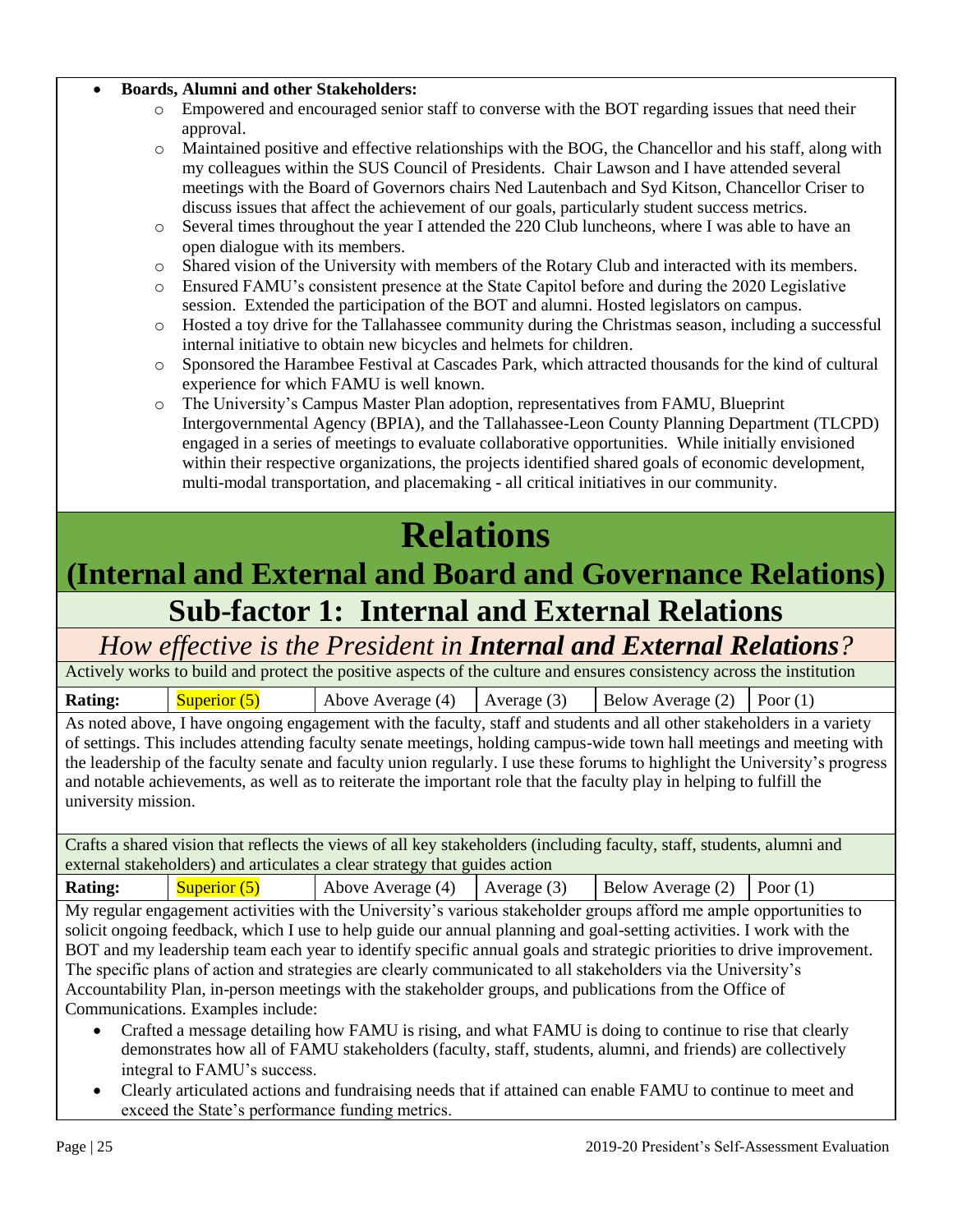- Continued accessibility to local, state and national media and strived to emerge as a thought leader on issues such as HBCU sustainability, STEM education, among others.
- Made myself available to media requests and invitations that allowed me to engage not only with stakeholders, but audiences that can be future allies. This willingness to led to an appearance on the Preston Scott Morning Show that reached an audience beyond the typical FAMU supporter.

|                                                                                                                                                                                                                                                                                                                                                                                                                                                                                                                                                                                                                                                                                                                                                                                                                                                                                                            |                                                                         | Creates a common standard with faculty and staff to raise academic standing                                                                                                                                                                                                                                                                                                                                                                                                                                                                                                                                                                                                                                                                                                                                                                                                                                                                                                                                                                                                                                                                                                                                                                                                                                                                                                                                                                                                                                                                                                                                                                                                                                                                                                                                                                                                                                                                                                                                                                                                                                                                                                                                                                                                                                                                                                                                                                                                                                                                   |               |                   |            |
|------------------------------------------------------------------------------------------------------------------------------------------------------------------------------------------------------------------------------------------------------------------------------------------------------------------------------------------------------------------------------------------------------------------------------------------------------------------------------------------------------------------------------------------------------------------------------------------------------------------------------------------------------------------------------------------------------------------------------------------------------------------------------------------------------------------------------------------------------------------------------------------------------------|-------------------------------------------------------------------------|-----------------------------------------------------------------------------------------------------------------------------------------------------------------------------------------------------------------------------------------------------------------------------------------------------------------------------------------------------------------------------------------------------------------------------------------------------------------------------------------------------------------------------------------------------------------------------------------------------------------------------------------------------------------------------------------------------------------------------------------------------------------------------------------------------------------------------------------------------------------------------------------------------------------------------------------------------------------------------------------------------------------------------------------------------------------------------------------------------------------------------------------------------------------------------------------------------------------------------------------------------------------------------------------------------------------------------------------------------------------------------------------------------------------------------------------------------------------------------------------------------------------------------------------------------------------------------------------------------------------------------------------------------------------------------------------------------------------------------------------------------------------------------------------------------------------------------------------------------------------------------------------------------------------------------------------------------------------------------------------------------------------------------------------------------------------------------------------------------------------------------------------------------------------------------------------------------------------------------------------------------------------------------------------------------------------------------------------------------------------------------------------------------------------------------------------------------------------------------------------------------------------------------------------------|---------------|-------------------|------------|
| <b>Rating:</b>                                                                                                                                                                                                                                                                                                                                                                                                                                                                                                                                                                                                                                                                                                                                                                                                                                                                                             | Superior (5)                                                            | <b>Above Average (4)</b>                                                                                                                                                                                                                                                                                                                                                                                                                                                                                                                                                                                                                                                                                                                                                                                                                                                                                                                                                                                                                                                                                                                                                                                                                                                                                                                                                                                                                                                                                                                                                                                                                                                                                                                                                                                                                                                                                                                                                                                                                                                                                                                                                                                                                                                                                                                                                                                                                                                                                                                      | Average (3)   | Below Average (2) | Poor $(1)$ |
| Key measures of the University's academic standing include maintaining institutional accreditation, maintaining<br>specialized accreditation at the academic program level, the University's position on national rankings (US News &<br>World Report), and the level of student achievement as reflected in the metrics included in the Performance Funding<br>Model. I continually work with my administrative team to ensure that expectations for performance (and progress) on<br>these well-defined standards are clearly communicated to faculty and staff throughout the year.<br>To address one of the key strategic initiatives, textbook affordability, the University partnered with Barnes and<br>Noble to implement the Cengage Unlimited Program (digital learning platform). In conjunction with Barnes<br>and Noble, a total of \$30,000 in scholarships were made available to students. |                                                                         |                                                                                                                                                                                                                                                                                                                                                                                                                                                                                                                                                                                                                                                                                                                                                                                                                                                                                                                                                                                                                                                                                                                                                                                                                                                                                                                                                                                                                                                                                                                                                                                                                                                                                                                                                                                                                                                                                                                                                                                                                                                                                                                                                                                                                                                                                                                                                                                                                                                                                                                                               |               |                   |            |
|                                                                                                                                                                                                                                                                                                                                                                                                                                                                                                                                                                                                                                                                                                                                                                                                                                                                                                            |                                                                         | Partners with external organizations to build relationships that deliver on revitalization efforts and continue and/or<br>increase research and community engagement opportunities                                                                                                                                                                                                                                                                                                                                                                                                                                                                                                                                                                                                                                                                                                                                                                                                                                                                                                                                                                                                                                                                                                                                                                                                                                                                                                                                                                                                                                                                                                                                                                                                                                                                                                                                                                                                                                                                                                                                                                                                                                                                                                                                                                                                                                                                                                                                                            |               |                   |            |
| <b>Rating:</b>                                                                                                                                                                                                                                                                                                                                                                                                                                                                                                                                                                                                                                                                                                                                                                                                                                                                                             | Superior $(5)$                                                          | Above Average (4)                                                                                                                                                                                                                                                                                                                                                                                                                                                                                                                                                                                                                                                                                                                                                                                                                                                                                                                                                                                                                                                                                                                                                                                                                                                                                                                                                                                                                                                                                                                                                                                                                                                                                                                                                                                                                                                                                                                                                                                                                                                                                                                                                                                                                                                                                                                                                                                                                                                                                                                             | Average $(3)$ | Below Average (2) | Poor $(1)$ |
| Examples include:<br>$\bullet$<br>$\bullet$<br>$\bullet$<br>$\bullet$<br>$\bullet$<br>$\bullet$<br>٠<br>٠<br>$\bullet$<br>$\bullet$                                                                                                                                                                                                                                                                                                                                                                                                                                                                                                                                                                                                                                                                                                                                                                        | operation of the testing site.<br>Association and the foundation board. | Successfully communicated to key influencers in the local Tallahassee community and external communities the<br>benefits of strategically partnering with FAMU concerning research and community engagement opportunities.<br>Partnered with community agencies and organization to establish a FAMU/Bond Community Health Center<br>COVID-19 Testing Site. Agencies include: Bond Community Health Center, City of Tallahassee, Leon County,<br>the State of Florida Health Department, The United States Army, Tallahassee Memorial Healthcare, American<br>Honda Motor Co., Inc., and other community businesses and civic organizations that have donated to the<br>Collaborated with the Leon County Research and Development Authority and its Innovation Park from a<br>research perspective. The FAMU-FSU College of Engineering and the FAMU Center for Plasma Science and<br>Plasma are both located in Innovation Park and are vital components to FAMU's research enterprise.<br>Worked with the City of Tallahassee and Leon County's Office of Economic Vitality in an effort to secure an<br>additional \$10M over the \$1.5M that has already been secured from Blueprint Tallahassee. These projects are<br>important in establishing beautiful gateways to FAMU.<br>Included members from the community on planning committees for the unveiling of signage for the recently<br>renamed James Polkinghorne Village and the Althea Gibson Tennis Complex.<br>Participated in direct and regularly scheduled communications with donors, and the National Alumni<br>Partnered with the Department of Energy and NOAA to increase FAMU faculty and student involvement with<br>National DOE Labs and NOAA facilities and scientists.<br>Hosted Governor DeSantis and other legislators to tour the CASS building construction site.<br>Partnered with the United Way of the Big Bend Community Campaign by raising over \$40,000.<br>Participated in meetings with Mayor John Dailey and Leon County Board Chairman Bryan Desloge along with<br>President Thrasher, President Murdaugh and School Board Superintendent Rocky Hanna on the University's<br>planning efforts in regards to the COVID-19 pandemic and reopening.<br>Provided opening remarks related to the University's Partnership for a Healthier America/Healthy Campus<br>Initiative (PHA/HCI) Kick-Off. This initiative is designed to transform the campus community by promoting<br>healthier eating options and improved physical fitness opportunities. |               |                   |            |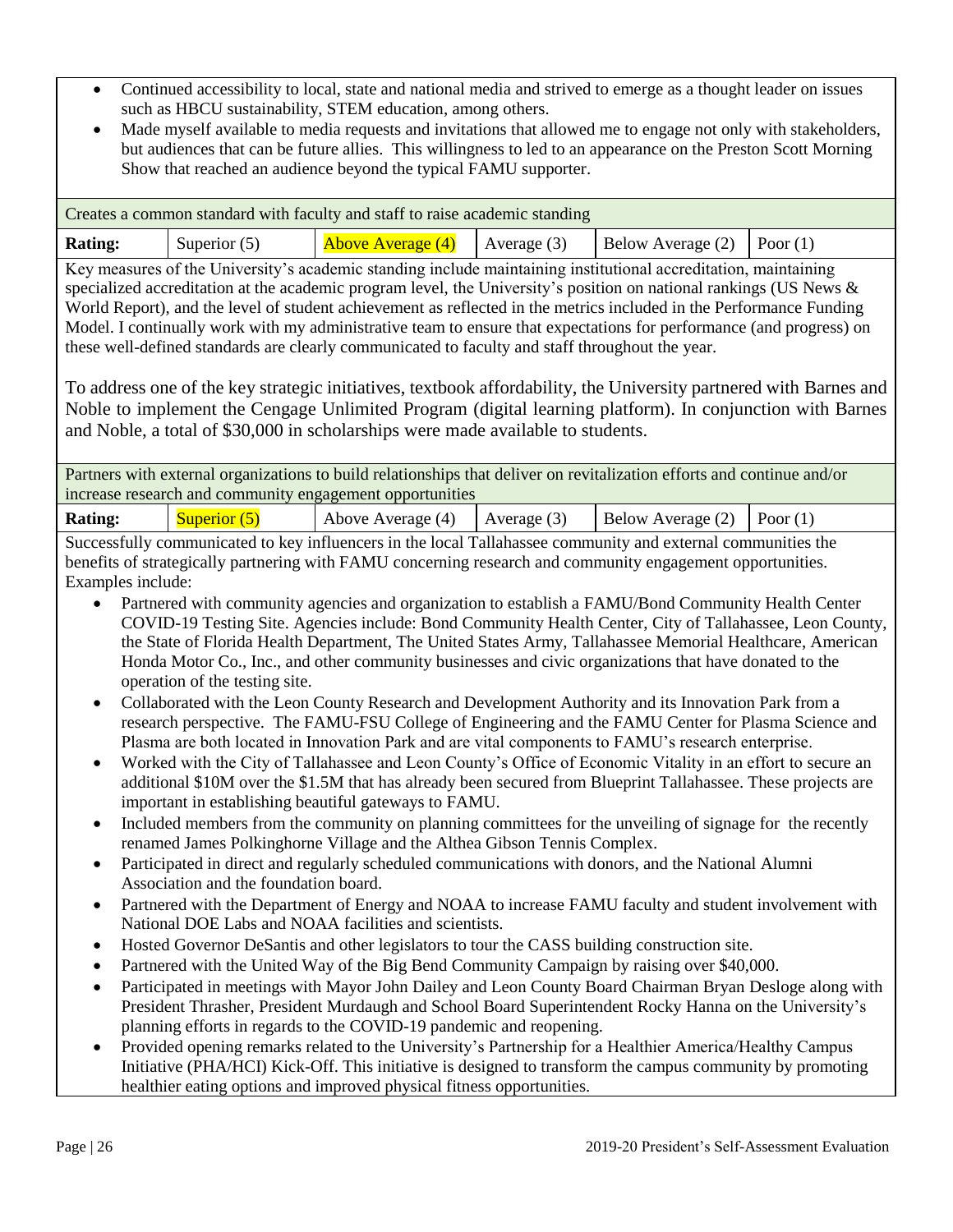• Collaborated with the Florida People's Advocacy Center to provide furniture (including beds, dressers, wardrobe chests, desks, chairs, and sofas) from decommissioned dormitories for under-served communities in the Florida panhandle who were adversely impacted and devastated by Hurricane Michael.

Builds strong relationships with stakeholders (including faculty, staff, students, alumni and external stakeholders) that demonstrate trust

| <b>Rating:</b> | Superior. | Above Average (4) | Average $(3)$ | Below Average $(2)$ | Poor $(1)$ |
|----------------|-----------|-------------------|---------------|---------------------|------------|
|                |           |                   |               |                     |            |

I continue to place a high priority on maintaining a strong relationship with faculty, students, staff and alumni. I engaged these stakeholders in conversations when we are passing on the street, riding in an elevator, or passing on the sidewalk. Examples include:

- Consistently made myself available to others and listened to their concerns, views, and perspectives (e.g., students during hurricane season, housing issues, COVID-19 pandemic, students, parents, alumni, etc.).
- Demonstrated myself as approachable and as an active listener to students about their studies, their course load and/or their work.
- Maintained positive and productive working relationships with the faculty. As noted above, I include two faculty representatives on my leadership team and I regularly attend meetings with the faculty in several different settings (faculty senate, town hall meetings, etc.). These varied interactions have allowed me to build trust amongst the faculty whereby I am able to solicit their honest and constructive feedback. I have also been effective in using these interactions to communicate expectations to the faculty and facilitate their buy-in and support for key priorities of my administration.

# **Sub-factor 2: Board and Governance Relations**

### *How effective is the President in Board and Governance Relations?*

Partners and communicates effectively with governing bodies (Board of Trustees, Board of Governors, DSOs, SACSCOC, NCAA, etc.) and elected officials (local, state and national) to identify strategic priorities

| <b>Rating:</b> | Superior $(5)$ | Above Average (4) $\vert$ Average (3) $\vert$ Below Average (2) $\vert$ Poor (1)                                              |  |  |
|----------------|----------------|-------------------------------------------------------------------------------------------------------------------------------|--|--|
|                |                | A contract contract constance is office of the automated on accordance of a constant and the matrix of a constant for a final |  |  |

As stated earlier, I continue to place a high priority on maintaining a strong relationship with all governing bodies and maintaining their support. Over the past year, I have communicated, held one-on-one meetings regarding critical issues confronting the University and continued to keep them abreast regarding the great things that are happening every day at FAMU. Examples include:

- **Board of Trustees:** I have a very strong relationship of trust with each member of the Board of Trustees. Through those close relationships I share both good and bad news regarding our students, faculty, staff and university as a whole. My comfort with and respect for the Board have helped to foster a positive environment on our campus. I have worked collaboratively with the Board to make the best decisions for FAMU. My goal is to have an open line of communication, which allows me to share information with the Board immediately, not just during the Board of Trustees meetings. As such, the Board regularly receives emails, texts, phone calls, reports and newsletters updating them on the University.
- **Board of Governors:** I have maintained regular engagement and communication with the Chancellor and members of the BOG. Through these interactions, I have solicited support for the University's LBRs, construction projects and other strategic priorities that require BOG approval.
- **SACSCOC:** Evidence of my ability to partner effectively with SACSCOC includes my selection to serve two on-site accreditation committees this past year
- **DSOs:** Led, informed and engaged all DSOs in the Fundraising efforts to support scholarships, research, and other FAMU Rising programmatic initiatives.
- **Governmental Relations:** I was engaged on at the local, state and federal levels, to include:
	- o In September 2019, I participated in the HBCU Congressional Caucus Panel during the Congressional Black Caucus Foundation Annual Legislative Conference in Washington, DC.
	- o In February 2020, I joined State Legislative leaders for a preview of the Center for Access and Student Success (CASS). With the tremendous support of the Florida Legislature during the 2019 Legislative Session, \$24.8 million was allocated to complete the CASS, which will establish a one-stop-shop for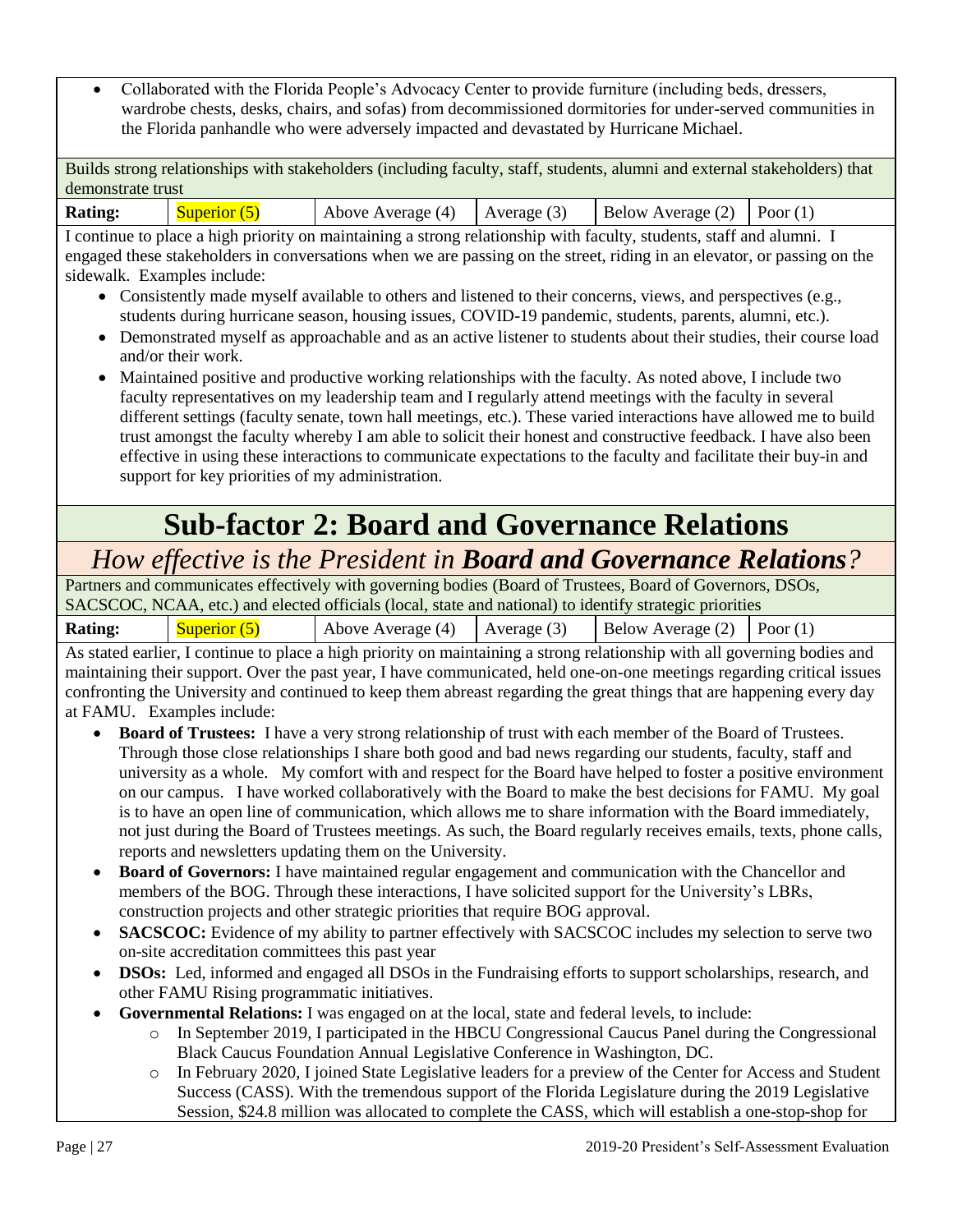recruitment, admissions, financial aid, enrollment and other services to assist students with a multitude of unique challenges including disabilities, mental health counseling as well as veteran affairs and support services. Legislative leaders participating in the site tour included the Governor, Senate President, our local Senator, House Higher Education Appropriations Committee Chairman and Black Caucus Representatives. Several members of the Board of Trustees were also in attendance.

- o Met with U.S. Housing and Urban Development Secretary regarding Opportunity Zones and other economic development initiatives that could be facilitated for the FAMU campus community.
- **NCAA:** I was very engaged with NCAA and related policy as it pertains to Athletics. I continue to serve on several conference committees to service and lead FAMU's athletic program. These committees allowed me to obtain direct knowledge of NCAA legislation, thus providing critical information to the Board of Trustees for athletics governance and funding matters.

| Participates in academic governance and collaborative decision making |                |                                   |  |                                |  |  |
|-----------------------------------------------------------------------|----------------|-----------------------------------|--|--------------------------------|--|--|
| <b>Rating:</b>                                                        | Superior $(5)$ | Above Average $(4)$ Average $(3)$ |  | Below Average $(2)$ Poor $(1)$ |  |  |

I have consistently been a strong proponent of the principles of shared governance and collaborative decision making. Specific examples of my ongoing commitment are reflected below:

- Two faculty members serve on my Senior Leadership Team
- Two faculty members serve on the Provost's Council of Academic Deans
- Two faculty members serve on the University Budget Council
- I hold regular consultative sessions with the leadership of the Faculty Union
- My administrative team engages in good-faith collective bargaining with the unions that represent the faculty, staff and graduate students by assigning the Division of Legal Affairs to work closely with labor counsel and internal bargaining teams on collective bargaining matters with all of the University's unions.
- Faculty representation on all university-wide committees
- Regular attendance at Faulty Senate Meetings
- Regular consultation meetings with the leadership of Faculty Union
- President's State of the University Address to Faculty, Spring 2020, inviting the Faculty Senate President and Faculty Union President to participate in town hall meetings, such as those dealing with COVID-19.
- Inclusion of faculty on the Operations Task Force, the group that created the initial draft of the University's reopening plan.

# **Personal Values**

### *How effective is the President in Personal Values?*

| Exhibits honest and integrity |                |                   |             |                                |  |
|-------------------------------|----------------|-------------------|-------------|--------------------------------|--|
| <b>Rating:</b>                | Superior $(5)$ | Above Average (4) | Average (3) | Below Average $(2)$ Poor $(1)$ |  |

True leadership involves acting ethically, being committed to both the organizational needs and the needs of the people and finally, creating a vision that is worth striving for. During my presidency, I have always demonstrated honesty and integrity, which are both evidenced through my transparency. Examples include:

- Provided regular updates to the FAMU Board of Trustees and Board of Governors on issues that affect the University, whether positive or negative via telephone calls, and/or visits.
- Consistently reported all critical issues to the Board.
- Frequently reminded my leadership team about the sunshine law and the public records law.
- Encouraged the Office of Communications, Academic Affairs and other departments to keep the University community informed by providing updates regarding issues, whether it is through FAMUINFO, town hall meetings, and/or weekly newsletters.

| Inspires trust and confidence |              |                   |               |                                |  |
|-------------------------------|--------------|-------------------|---------------|--------------------------------|--|
| <b>Rating:</b>                | Superior (5) | Above Average (4) | Average $(3)$ | Below Average $(2)$ Poor $(1)$ |  |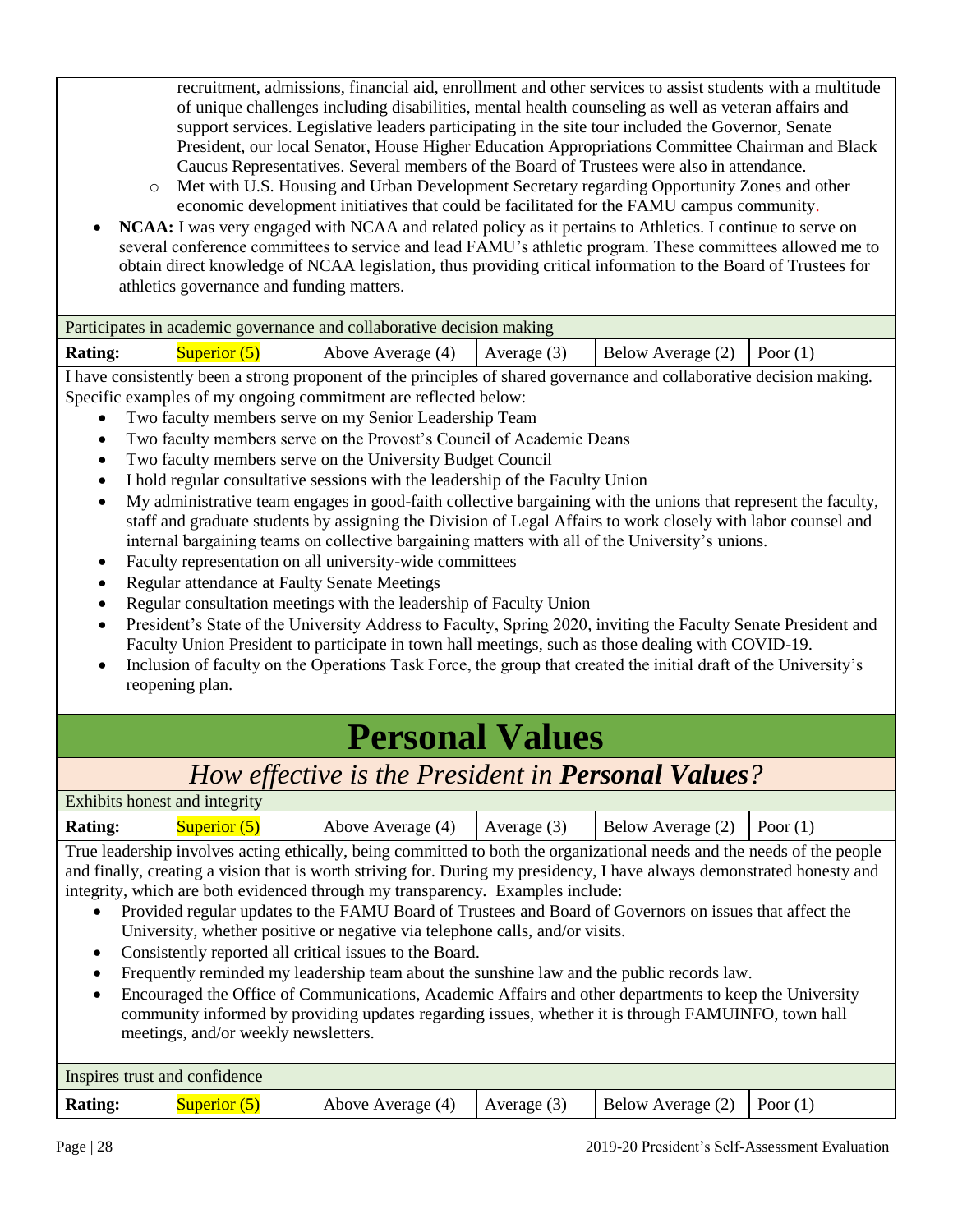Part of building trust is being transparent. I have strived to inspire trust and confidence at the University. I feel the more open you are about the organization's goals and challenges, the easier it is for employees, students and other stakeholders to understand what their roles are and how they can individually contribute to the University's overall success. To inspire this trust and confidence, several open forums were held with the University community regarding matters that impact the vitality of the University. Further evidence of my initiative to build trust and confidence include:

- Open and accessible leadership style that inspires trust and collaboration at all levels of the University.
- A promoter of working together and removing silos across the University.
- A transparent administrator.
- A goal setter, ensuring and promoting a shared vision.
- Able to develop strategies to enhance the quality and integrity of our academic degree programs.
- Continual enhancements to the Dashboards and Scorecards website that provides the University's progress on the Institutional Goals from the University's Strategic Plan and Accountability Plan.
- Monitoring and providing updates of plans to support improvement efforts focused on the following:
	- o Strategic Plan initiatives
	- o Athletics
	- o Retention and graduation rates
	- o Licensure pass rates
	- o Student employment outcomes
	- o Student debt
	- o Recruitment of Florida College System (FCS) AA transfer students (Ignite Transfer Program, specialized articulation agreements with FCS institutions)
	- o Construction projects (CASS, residential facility, dining hub, amphitheater, and chill water plant)
	- o Compliance and Ethics initiatives
	- o Risk Assessment (Audit)

#### Respects others and diverse points of view

| <b>Rating:</b> | Superior $(5)$ | Above Average $(4)$ Average $(3)$ | Below Average $(2)$ Poor $(1)$ |  |
|----------------|----------------|-----------------------------------|--------------------------------|--|
|                | ------------   |                                   |                                |  |

As president of FAMU, the University's constituents bring forth matters of concern to my attention. In many instances, they request to meet with me directly to express their concerns. While I can't meet with everyone, I will ask a senior administrator to meet with them in my stead. It is very important for our constituents to know that we take their grievance(s) seriously and that and no matter their stance on an issue, they are important to FAMU. Additional efforts include:

- Consistently made myself available to others and listened to their concerns, views, and perspectives (e.g., students during hurricane season, housing issues, students, faculty, staff, parents, alumni and other stakeholders).
- I have been and remain a proponent and champion of shared governance.

| Is an active and engaged listener to discern where additional communication is required                            |                |                                                                                  |  |  |  |
|--------------------------------------------------------------------------------------------------------------------|----------------|----------------------------------------------------------------------------------|--|--|--|
| <b>Rating:</b>                                                                                                     | Superior $(5)$ | Above Average (4) $\vert$ Average (3) $\vert$ Below Average (2) $\vert$ Poor (1) |  |  |  |
| One of my personal eperceptize is to be a strong and engaged communicator and listener. I have continued to engage |                |                                                                                  |  |  |  |

One of my personal characteristics is to be a strong and engaged communicator and listener. I have continued to engage with the various stakeholders via meetings with students, faculty, staff, alumni, BOT, BOG, Chancellor and other stakeholders). Actions include:

- Attending student-sponsored events.
- Conducting Town Hall meetings for faculty, staff, students and alumni.
- Ongoing meetings with students, faculty, staff, community organizations, alumni and other stakeholders of the university.
- Consistently made myself available to others and listened to their concerns, views, and perspectives (e.g., students during hurricane season, housing issues, COVID-19 pandemic, students, parents and other stakeholders), as stated previously.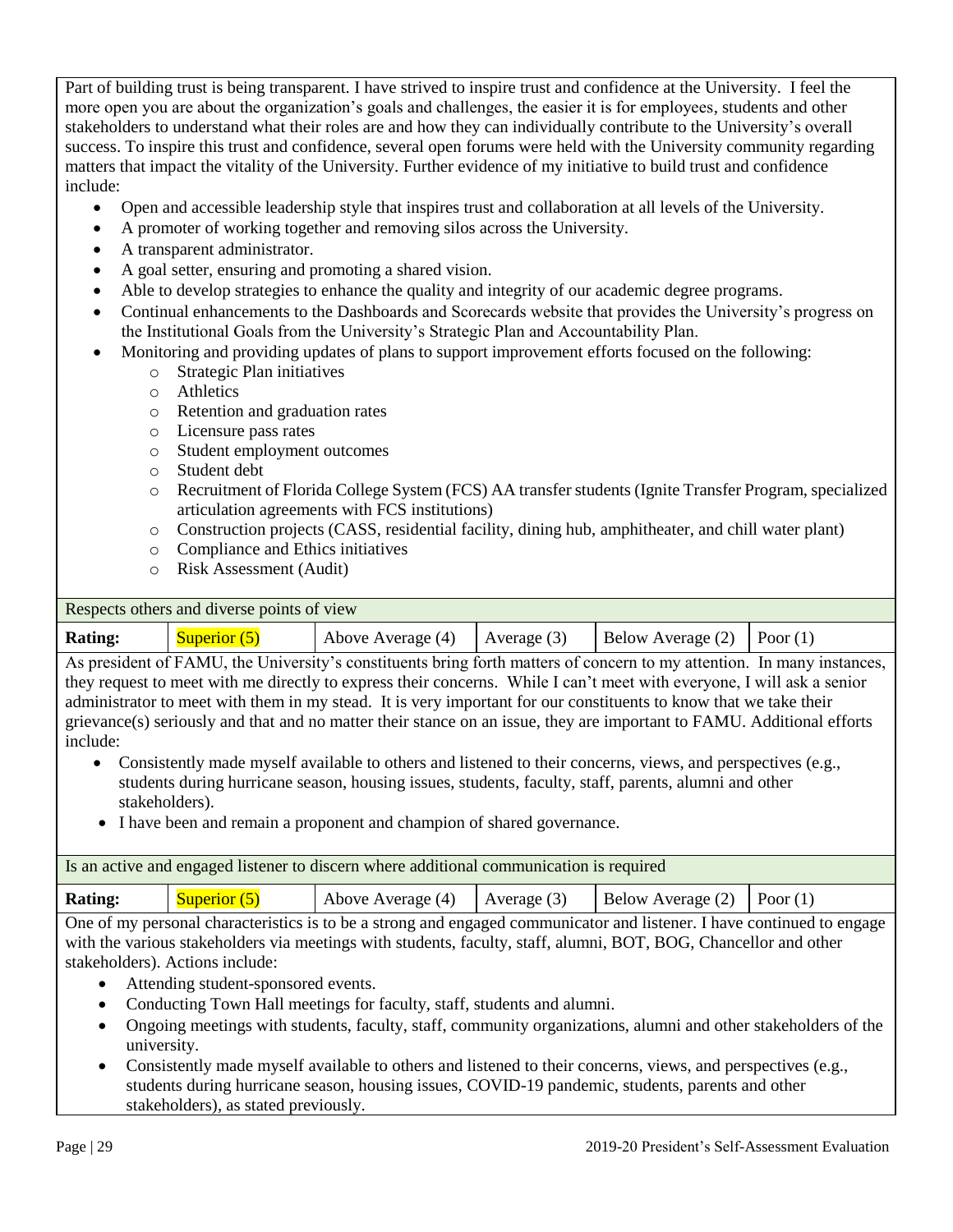- Inclusion of faculty on my senior leadership team and promoting an environment of inclusion of faculty on university committees.
- Being responsible and responsive to the Board, alumni, students, faculty, staff, legislators and other stakeholders.

|                                                                                                                     |                     | <b>Other Response:</b>                                                                                                                                                                                                                                                                                                                                                                                                                                                                                                                                                                                                                                                                                                                                                                                                                                                                                                                                                                                                                                                                                                                                                                                                                                                                                                                                                                                                                                                                                                                                                                                                                                                                                                                                                                                                                                                                                                                                                                                                                                                                                                                                                                                                                                                                                                                                                                     |
|---------------------------------------------------------------------------------------------------------------------|---------------------|--------------------------------------------------------------------------------------------------------------------------------------------------------------------------------------------------------------------------------------------------------------------------------------------------------------------------------------------------------------------------------------------------------------------------------------------------------------------------------------------------------------------------------------------------------------------------------------------------------------------------------------------------------------------------------------------------------------------------------------------------------------------------------------------------------------------------------------------------------------------------------------------------------------------------------------------------------------------------------------------------------------------------------------------------------------------------------------------------------------------------------------------------------------------------------------------------------------------------------------------------------------------------------------------------------------------------------------------------------------------------------------------------------------------------------------------------------------------------------------------------------------------------------------------------------------------------------------------------------------------------------------------------------------------------------------------------------------------------------------------------------------------------------------------------------------------------------------------------------------------------------------------------------------------------------------------------------------------------------------------------------------------------------------------------------------------------------------------------------------------------------------------------------------------------------------------------------------------------------------------------------------------------------------------------------------------------------------------------------------------------------------------|
| What have been the President's major<br>accomplishments in the leadership of the<br>institution over the last year? | ٠<br>٠<br>$\bullet$ | My greatest accomplishments during the 2019-20 year:<br>Filled strategic positions on my senior leadership team (Vice<br>President for Finance and Administration/CFO, VP for<br>Research, VP and Athletic Director, Director of Government<br>Relations, Director of Title III, and interim Director of<br>Communications.<br>Maintained a positive climate on campus.<br>Oversight and leadership during the largest number of<br>construction projects occurring at the same time in the<br>University's physical infrastructure in recent history (CASS<br>building, 700-bed residential facility, dining hub,<br>amphitheater and chilled water plant).<br>Increased the number of patent licenses issued to the<br>University by the United States Patents and Trademarks<br>Office (a total of 8 patents in 2019-20 academic year).<br>Earned the highest score on the PBF metrics in the<br>University's history since its inception in 2014-15 (73 points<br>in 2020) and improving on 70% of the metrics.<br>Improvements on PBF metrics and other KPIs:<br>4-year graduation rate $(+5.2\%)$ .<br>$\circ$<br>Cost to student $(-14%)$ .<br>O<br>Median wages of bachelor's graduates $(+6%)$ .<br>$\circ$<br>BS degrees awarded without excess hours $(+2.1)$ .<br>O<br>Bachelor's degrees awarded in programs of strategic<br>$\circ$<br>emphasis $(+4.1\%)$ .<br>6-year graduation rate remains above 50% $(+2\%)$ .<br>$\circ$<br>FCS AA transfer three-year graduation rate $(+4\%)$ ,<br>$\circ$<br>1% above SUS average - new BOG KPI in Annual<br>Accountability Plan.<br>Pell recipient four-year graduation rate $(+4%)$ – new<br>$\circ$<br><b>BOG KPI.</b><br>Time to degree for FTICs in 120-hour programs (-.1).<br>$\circ$<br>Percent of undergraduate FTE in online courses<br>$\circ$<br>$(+4%)$ .<br>Percent of bachelor's degrees in STEM and Health<br>$\circ$<br>$(+5%)$<br>Total research expenditures (+\$3M).<br>$\circ$<br>Research expenditures from external sources (+\$3M).<br>O<br>Number of licenses/options executed annually $(+2)$ .<br>$\circ$<br>FAMU's recognition and accolades this academic year,<br>including:<br>Highest ranked public HBCU by U.S. News & World<br>$\circ$<br>Report, National Public Universities.<br>Number 1 producer of African American doctoral<br>$\circ$<br>degrees in Pharmacy, Pharmaceutical Sciences, and |